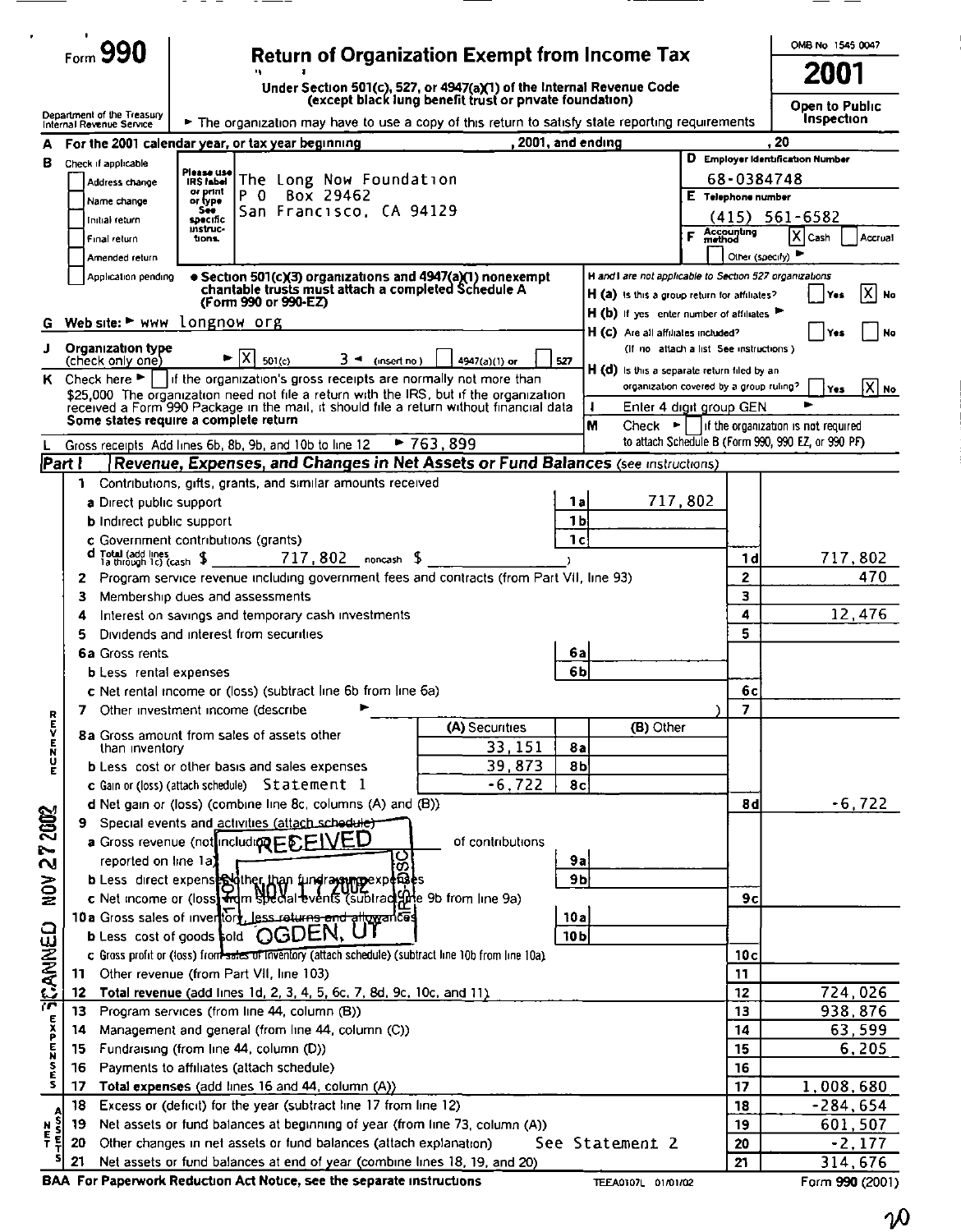|                      | $\mathbf{r}$<br>The Long Now Foundation<br>Form 990 (2001)                                                                                                                                                                                                                                                    |                               |                                                                         |                                | 68-0384748                                                                                                                                                                                                                                                                                                                    | Page <sub>2</sub>                                                                                                                             |
|----------------------|---------------------------------------------------------------------------------------------------------------------------------------------------------------------------------------------------------------------------------------------------------------------------------------------------------------|-------------------------------|-------------------------------------------------------------------------|--------------------------------|-------------------------------------------------------------------------------------------------------------------------------------------------------------------------------------------------------------------------------------------------------------------------------------------------------------------------------|-----------------------------------------------------------------------------------------------------------------------------------------------|
| Part II              | Statement of Functional Expenses All organizations must complete column (A) Columns (B), (C), and (D) are required for section 501(c)(3) and (4) organizations and section 4947(a)(1) nonexempt charitable trusts but optional<br>Do not include amounts reported on line<br>6b, 8b, 9b, 10b, or 16 of Part I |                               | (A) Total                                                               | (B) Program<br><b>Services</b> | (C) Management<br>and general                                                                                                                                                                                                                                                                                                 | (D) Fundraising                                                                                                                               |
| 23                   | 22 Grants and allocations (att sch)<br>S<br>(cash<br>\$<br>non-cash<br>Specific assistance to individuals (att sch)                                                                                                                                                                                           | 22<br>23                      |                                                                         |                                |                                                                                                                                                                                                                                                                                                                               |                                                                                                                                               |
| 24<br>25<br>27       | Benefits paid to or for members (att sch)<br>Compensation of officers, directors, etc.<br>26 Other salaries and wages<br>Pension plan contributions                                                                                                                                                           | 24<br>25<br>26<br>27          | 87,083<br>107,223                                                       | 65,312<br>85,778               | 17,417<br>$\overline{21}$<br>$\overline{445}$                                                                                                                                                                                                                                                                                 | 4, 354                                                                                                                                        |
| 28<br>29<br>30<br>31 | Other employee benefits<br>Payroll taxes<br>Professional fundraising fees<br>Accounting fees                                                                                                                                                                                                                  | 28<br>29<br>30<br>31          | 4,114<br>16,095<br>5,262                                                | 3,199<br>12,515                | 823<br>3,219<br>5,262                                                                                                                                                                                                                                                                                                         | 92<br>361                                                                                                                                     |
| 32<br>33<br>34       | Legal fees<br>Supplies<br>Telephone.                                                                                                                                                                                                                                                                          | 32<br>33<br>34                | 9,403<br>7,948<br>4,000                                                 | 8,463<br>7,948<br>3,258        | 940<br>652                                                                                                                                                                                                                                                                                                                    | 90                                                                                                                                            |
| 35<br>36<br>37<br>38 | Postage and shipping<br>Occupancy<br>Equipment rental and maintenance<br>Printing and publications                                                                                                                                                                                                            | 35<br>36<br>37<br>38          | 120<br>30,444                                                           | 103<br>24, 841                 | 14<br>4,921                                                                                                                                                                                                                                                                                                                   | 3<br>682                                                                                                                                      |
| 39<br>40<br>41<br>42 | Travel<br>Conferences, conventions, and meetings<br>Interest<br>Depreciation, depletion, etc (attach schedule)                                                                                                                                                                                                | 39<br>40<br>41<br>42          | 4,663                                                                   | 4,663                          |                                                                                                                                                                                                                                                                                                                               |                                                                                                                                               |
| 43                   | Other expenses not covered above (itemize)<br>$a$ See Statement 3<br>ъ<br>_______________                                                                                                                                                                                                                     | 43a<br>43 <sub>b</sub><br>43c | 732,325                                                                 | 722,796                        | 8,906                                                                                                                                                                                                                                                                                                                         | 623                                                                                                                                           |
| 44                   | c<br>_________________<br>d<br>-------------<br>е<br>Total functional expenses (add lines 22 43)<br>Organizations completing columns (B) - (D),<br>carry these totals to lines 13 - 15                                                                                                                        | 43 d<br>43e                   |                                                                         |                                |                                                                                                                                                                                                                                                                                                                               |                                                                                                                                               |
|                      | Joint Costs Check ▶     if you are following SOP 98 2<br>Are any joint costs from a combined educational campaign and fundraising solicitation reported in (B) Program services?<br>If 'Yes,' enter (i) the aggregate amount of these joint costs                                                             | 44                            | 1,008,680                                                               | 938, 876                       | 63,599<br>$\frac{1}{2}$ $\frac{1}{2}$ $\frac{1}{2}$ $\frac{1}{2}$ $\frac{1}{2}$ $\frac{1}{2}$ $\frac{1}{2}$ $\frac{1}{2}$ $\frac{1}{2}$ $\frac{1}{2}$ $\frac{1}{2}$ $\frac{1}{2}$ $\frac{1}{2}$ $\frac{1}{2}$ $\frac{1}{2}$ $\frac{1}{2}$ $\frac{1}{2}$ $\frac{1}{2}$ $\frac{1}{2}$ $\frac{1}{2}$ $\frac{1}{2}$ $\frac{1}{2}$ | 6,205<br>Yes $\overline{X}$ No                                                                                                                |
| \$                   | \$<br>to fundraising<br><b>Statement of Program Service Accomplishments</b><br>Part III<br>What is the organization's primary exempt purpose? >                                                                                                                                                               |                               | (iii) the amount allocated to management and general<br>See Statement 4 | ſ.                             | and (iv) the amount allocated                                                                                                                                                                                                                                                                                                 |                                                                                                                                               |
|                      | All organizations must describe their exempt purpose achievements in a clear and concise manner. State the number of clients served, publications issued, etc. Discuss achievements that are not measurable. (Section 501(c)(<br>a See Statement 5                                                            |                               |                                                                         |                                |                                                                                                                                                                                                                                                                                                                               | <b>Program Service Expenses</b><br>(Required for 501(c)(3) and<br>$(4)$ organizations and<br>$4947(a)$ (1) trusts but<br>optional for others) |
|                      | b                                                                                                                                                                                                                                                                                                             |                               |                                                                         | (Grants and allocations \$     |                                                                                                                                                                                                                                                                                                                               | 938,876                                                                                                                                       |
|                      | ------------------------<br>c                                                                                                                                                                                                                                                                                 |                               | (Grants and allocations \$                                              |                                |                                                                                                                                                                                                                                                                                                                               |                                                                                                                                               |
|                      | ~---------------------<br>(Grants and allocations \$)<br>d                                                                                                                                                                                                                                                    |                               |                                                                         |                                |                                                                                                                                                                                                                                                                                                                               |                                                                                                                                               |
|                      |                                                                                                                                                                                                                                                                                                               |                               |                                                                         |                                |                                                                                                                                                                                                                                                                                                                               |                                                                                                                                               |
|                      | --------------------<br>e Other program services                                                                                                                                                                                                                                                              |                               | (Grants and allocations \$<br>(Grants and allocations \$                |                                |                                                                                                                                                                                                                                                                                                                               |                                                                                                                                               |

| h                                                                                        | -------------------        |  |          |
|------------------------------------------------------------------------------------------|----------------------------|--|----------|
|                                                                                          | ____________________       |  |          |
|                                                                                          |                            |  |          |
|                                                                                          | (Grants and allocations \$ |  |          |
|                                                                                          | ----------------           |  |          |
|                                                                                          |                            |  |          |
|                                                                                          |                            |  |          |
|                                                                                          | (Grants and allocations \$ |  |          |
|                                                                                          | _______________            |  |          |
|                                                                                          |                            |  |          |
|                                                                                          |                            |  |          |
|                                                                                          | (Grants and allocations \$ |  |          |
| e Other program services                                                                 | (Grants and allocations \$ |  |          |
| 1 Total of Program Service Expenses (should equal line 44, column (B), program services) |                            |  | 938, 876 |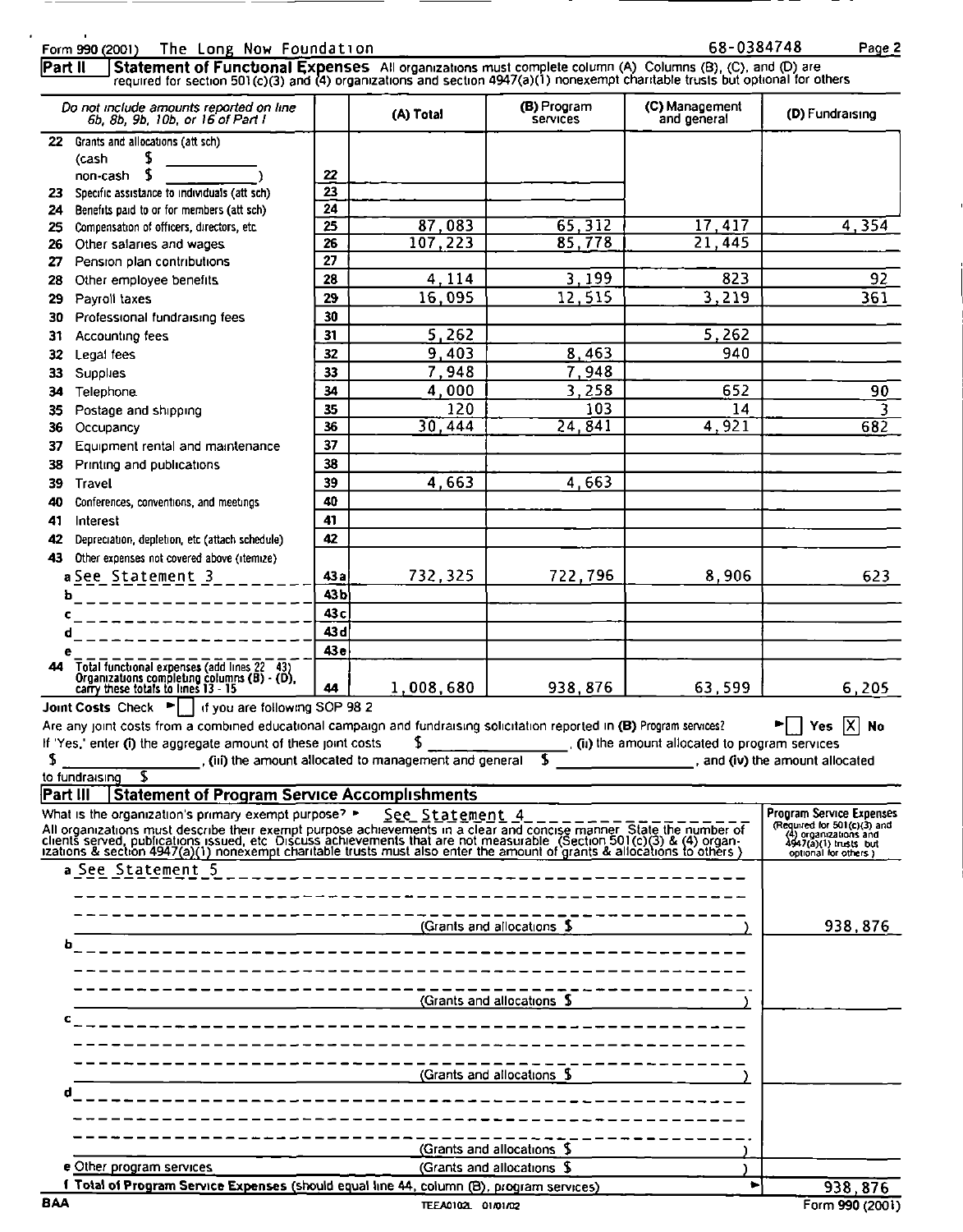|          | The Long Now Foundation                                                                                                                                                                                  |                                                             |                                            |                             | Page 3                                  |
|----------|----------------------------------------------------------------------------------------------------------------------------------------------------------------------------------------------------------|-------------------------------------------------------------|--------------------------------------------|-----------------------------|-----------------------------------------|
|          | Where required, attached schedules and amounts within the description<br>column should be for end-of-year amounts only                                                                                   |                                                             |                                            |                             |                                         |
|          |                                                                                                                                                                                                          |                                                             |                                            |                             |                                         |
|          | 45 Cash - non-interest-bearing<br>46 Savings and temporary cash investments                                                                                                                              |                                                             | (A)<br>Beginning of year<br>207<br>428,656 | 45<br>46                    | (B)<br>End of year<br>160,389<br>25,487 |
|          | 47a Accounts receivable<br><b>b</b> Less allowance for doubtful accounts                                                                                                                                 | 47a<br>47b                                                  |                                            | 47 <sub>c</sub>             |                                         |
|          | 48 a Pledges receivable<br><b>b</b> Less allowance for doubtful accounts                                                                                                                                 | 48a<br>48b                                                  |                                            | 48 <sub>c</sub>             |                                         |
|          | 49 Grants receivable<br>50 Receivables from officers, directors, trustees, and key<br>employees (attach schedule).                                                                                       |                                                             |                                            | 49<br>50                    |                                         |
|          | 51 a Other notes & loans receivable (attach sch)<br><b>b</b> Less allowance for doubtful accounts<br>52 Inventories for sale or use                                                                      | 51a<br>51b                                                  |                                            | 51 <sub>c</sub><br>52       |                                         |
|          | 53 Prepaid expenses and deferred charges<br>54 Investments - securities (attach schedule)<br>55a Investments - land, buildings, & equipment basis                                                        | $\blacktriangleright$ Cost $\overline{X}$ FMV<br>55a        | 36,844                                     | 53<br>54                    |                                         |
|          | <b>b</b> Less accumulated depreciation<br>(attach schedule)                                                                                                                                              | 55 <sub>b</sub>                                             |                                            | 55c<br>56                   |                                         |
|          | 56 Investments - other (attach schedule)<br>57a Land, buildings, and equipment basis<br><b>b</b> Less accumulated depreciation                                                                           | 135,800<br>57a                                              |                                            |                             |                                         |
|          | (attach schedule)<br>Statement 6<br>58 Other assets (describe ><br>59 Total assets (add lines 45 through 58) (must equal line 74)                                                                        | 57 <sub>b</sub><br>$\lambda$                                | 135,800<br>601,507                         | 57 <sub>c</sub><br>58<br>59 | 135,800<br>321,676                      |
| 60<br>62 | Accounts payable and accrued expenses<br>61 Grants payable<br>Deferred revenue                                                                                                                           |                                                             |                                            | 60<br>61<br>62              |                                         |
|          | 63 Loans from officers, directors, trustees, and key employees (attach schedule) See Stm 7<br>64a Tax exempt bond liabilities (attach schedule)<br>b Mortgages and other notes payable (attach schedule) |                                                             |                                            | 63<br>64a<br>64b            | 7,000                                   |
|          | 65 Other liabilities (describe ><br>66 Total liabilities (add lines 60 through 65)<br>Organizations that follow SFAS 117, check here ▶                                                                   | X and complete lines 67                                     | $\mathbf 0$                                | 65<br>66                    | 7,000                                   |
|          | through 69 and lines 73 and 74<br>67 Unrestricted<br>68 Temporarily restricted                                                                                                                           |                                                             | 280,796<br>320,711                         | 67<br>68                    | 217,149<br>97,527                       |
|          | 69 Permanently restricted<br>Organizations that do not follow SFAS 117, check here ▶<br>70 through 74                                                                                                    | and complete lines                                          |                                            | 69                          |                                         |
|          | 70 Capital stock, trust principal, or current funds<br>71 Paid in or capital surplus, or land, building, and equipment fund<br>72 Retained earnings, endowment, accumulated income, or other funds       |                                                             |                                            | 70<br>71<br>72              |                                         |
|          | Part IV<br><b>Note</b>                                                                                                                                                                                   | Form 990 (2001)<br><b>Balance Sheets (See instructions)</b> |                                            |                             | 68-0384748                              |

Form 990 is available for public inspection and, for some people, serves as the primary or sole source of information about a particular<br>organization. How the public perceives an organization in such cases may be determine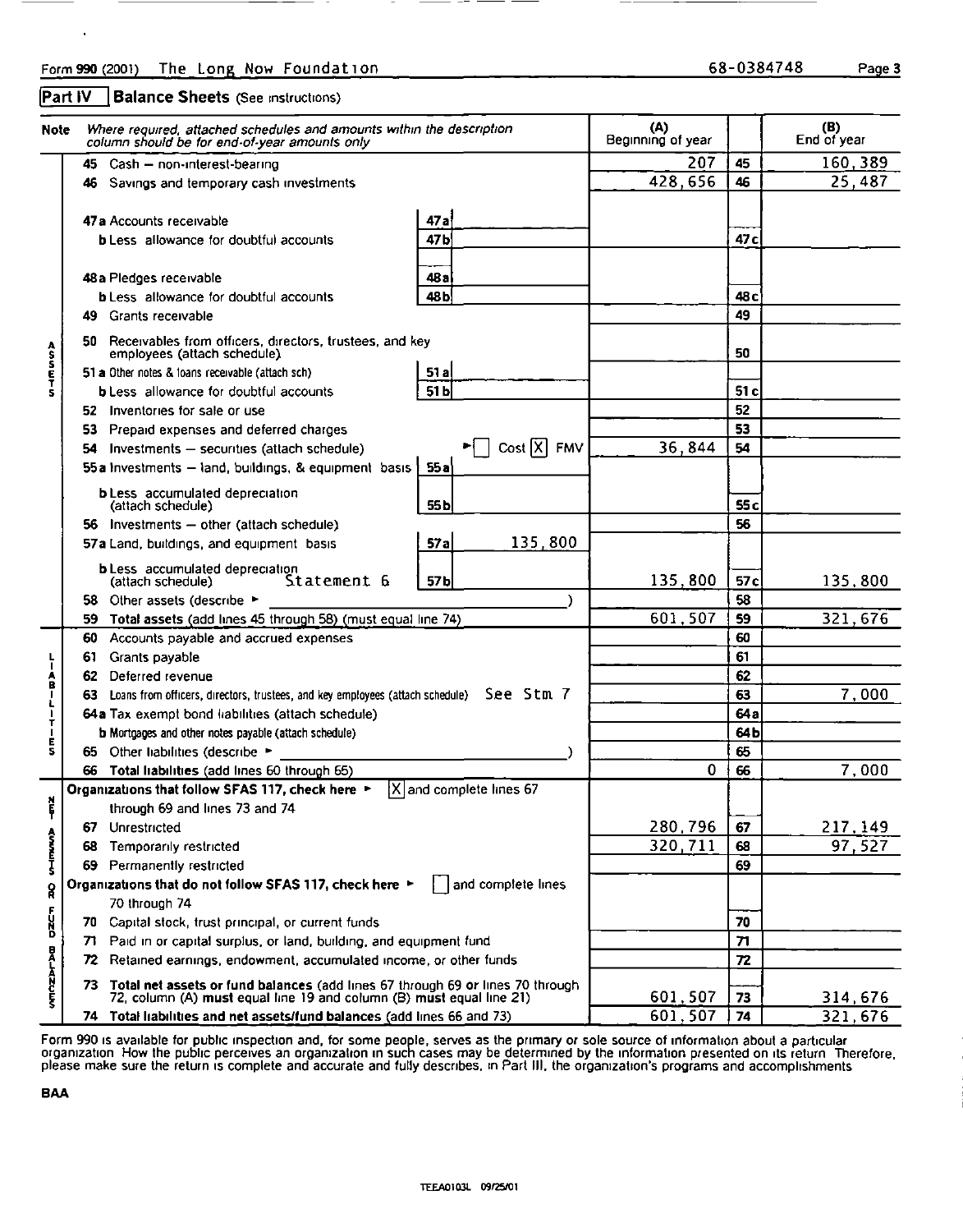|                                                                                                                                                                                                                                                                                                |                                                                |                                                                                                       | 68-0384748                                                                     | Page 4                            |
|------------------------------------------------------------------------------------------------------------------------------------------------------------------------------------------------------------------------------------------------------------------------------------------------|----------------------------------------------------------------|-------------------------------------------------------------------------------------------------------|--------------------------------------------------------------------------------|-----------------------------------|
| The Long Now Foundation<br>Form 990 (2001)<br>Part IV-A Reconciliation of Revenue per Audited<br>Financial Statements with Revenue<br>per Return (See instructions)                                                                                                                            |                                                                | Part IV-B Reconciliation of Expenses per Audited<br>Financial Statements with Expenses<br>per Return  |                                                                                |                                   |
| Total revenue, gains, and other support<br>per audited financial statements.<br>a                                                                                                                                                                                                              | N/A<br>a                                                       | Total expenses and losses per audited<br>financial statements<br>a                                    | а                                                                              | N/A                               |
| Amounts included on line a but<br>b<br>not on line 12, Form 990<br>(1) Net unrealized<br>gains on                                                                                                                                                                                              |                                                                | Amounts included on line a but not<br>ь<br>on line 17, Form 990<br>(1) Donated serv<br>ices and use   |                                                                                |                                   |
| S<br>investments<br>(2) Donated serv-<br>ices and use                                                                                                                                                                                                                                          |                                                                | of facilities<br>(2) Prior year adjust                                                                |                                                                                |                                   |
| of facilities<br>(3) Recoveries of prior<br>year grants                                                                                                                                                                                                                                        |                                                                | ments reported on<br>line 20, Form 990<br>(3) Losses reported on<br>line 20, Form 990                 |                                                                                |                                   |
| (4) Other (specify)                                                                                                                                                                                                                                                                            |                                                                | (4) Other (specify)                                                                                   |                                                                                |                                   |
| ٠<br>Add amounts on lines (1) through (4)<br>Þ<br>Line a minus line b<br>c<br>Amounts included on line 12,<br>đ                                                                                                                                                                                | b<br>c                                                         | Add amounts on lines (1) through (4)<br>Line a minus line b<br>¢<br>đ<br>Amounts included on line 17, | ы<br>b<br>c                                                                    |                                   |
| Form 990 but not on line a.<br>(1) Investment expenses<br>not included on line                                                                                                                                                                                                                 |                                                                | Form 990 but not on line a<br>(1) Investment expenses<br>not included on line                         |                                                                                |                                   |
| 6b, Form 990<br>(2) Other (specify)                                                                                                                                                                                                                                                            |                                                                | 6b. Form 990<br>(2) Other (specify)                                                                   |                                                                                |                                   |
| ►∣<br>Add amounts on lines (1) and (2)<br>е                                                                                                                                                                                                                                                    | đ                                                              | S<br>Add amounts on lines (1) and (2)<br>e                                                            | $\blacksquare$<br>$\mathbf d$                                                  |                                   |
| Total revenue per line 12, Form<br>990 (line c plus line d)<br>▶<br>Part V<br>List of Officers, Directors, Trustees, and Key Employees (List each one even if not compensated, see instructions)                                                                                               | е                                                              | Total expenses per line 17, Form<br>990 (line c plus line d)                                          | Þ<br>e                                                                         | (E) Expense                       |
| (A) Name and address                                                                                                                                                                                                                                                                           | (B) Title and average hours<br>per week devoted<br>to position | $(C)$ Compensation<br>(if not paid,<br>enter -0-)                                                     | (D) Contributions to<br>employee benefit<br>plans and deferred<br>compensation | account and other<br>allowances   |
| $See$ Statement 8 __________<br>--------------                                                                                                                                                                                                                                                 |                                                                | 87,083                                                                                                | 917                                                                            | 0                                 |
|                                                                                                                                                                                                                                                                                                |                                                                |                                                                                                       |                                                                                |                                   |
|                                                                                                                                                                                                                                                                                                |                                                                |                                                                                                       |                                                                                |                                   |
|                                                                                                                                                                                                                                                                                                |                                                                |                                                                                                       |                                                                                |                                   |
|                                                                                                                                                                                                                                                                                                |                                                                |                                                                                                       |                                                                                |                                   |
|                                                                                                                                                                                                                                                                                                |                                                                |                                                                                                       |                                                                                |                                   |
| 75                                                                                                                                                                                                                                                                                             |                                                                |                                                                                                       |                                                                                |                                   |
| Did any officer, director, trustee, or key employee receive aggregate compensation of more than \$100,000 from your organization and all related organizations, of which more than \$10,000 was provided by the related organiza<br>If 'Yes,' attach schedule - see instructions<br><b>BAA</b> | TEEA0104L 10/18/01                                             |                                                                                                       | $\blacktriangleright \Box$ Yes                                                 | $\boxed{X}$ No<br>Form 990 (2001) |

| 75 | Did any officer, director, trustee, or key employee receive aggregate compensation of more<br>than \$100,000 from your organization and all related organizations, of which more than<br>\$10,000 was provided by the related organizations? |
|----|----------------------------------------------------------------------------------------------------------------------------------------------------------------------------------------------------------------------------------------------|
|    | If 'Yes,' attach schedule - see instructions                                                                                                                                                                                                 |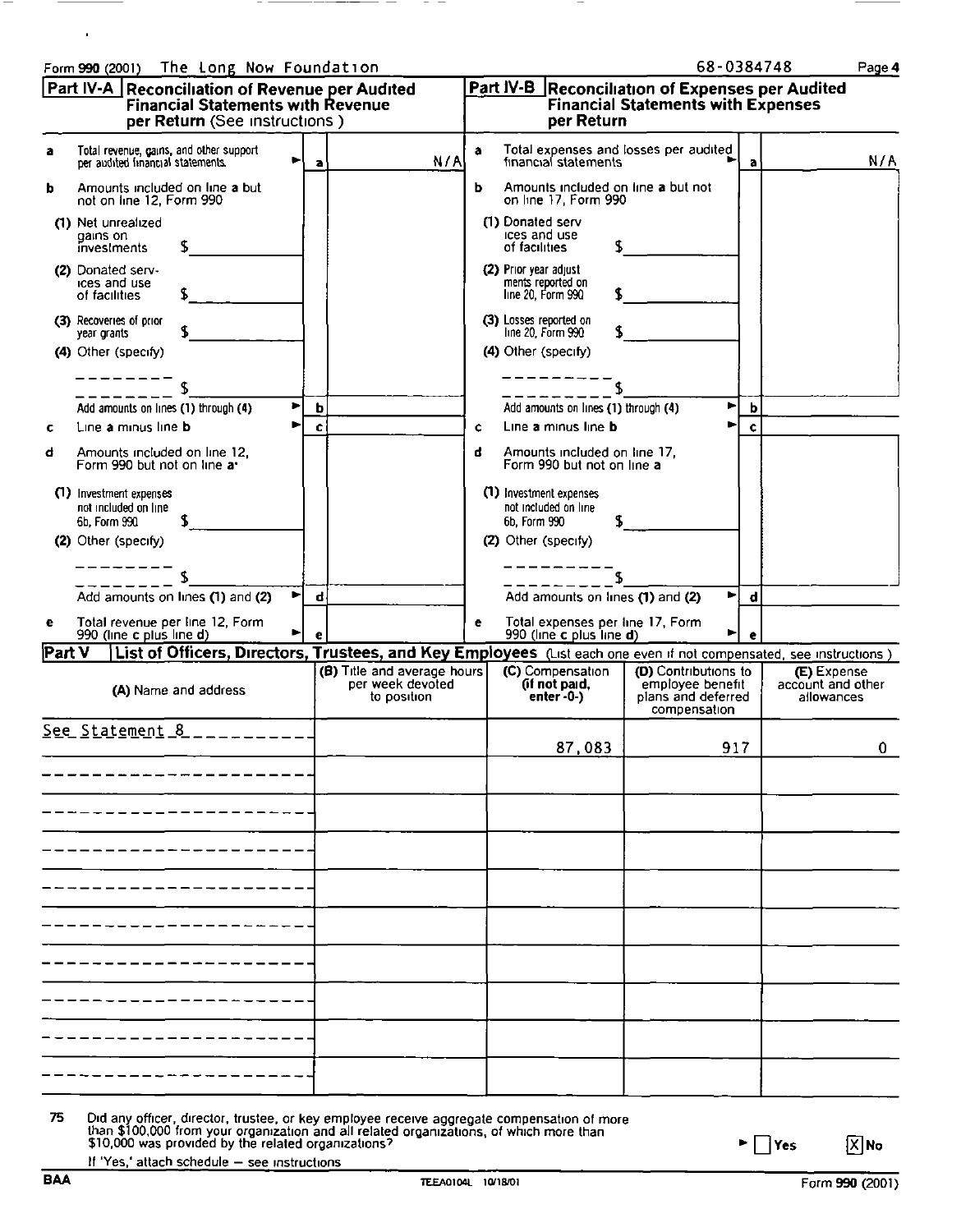| The Long Now Foundation<br>Form 990 (2001)<br>Other Information (See specific instructions)<br> Part VI                                                                                                                                                                                                                                                                                                                                                                                                                                                                                               | 68-0384748                             | Page 5<br><b>Yes</b><br>No.           |
|-------------------------------------------------------------------------------------------------------------------------------------------------------------------------------------------------------------------------------------------------------------------------------------------------------------------------------------------------------------------------------------------------------------------------------------------------------------------------------------------------------------------------------------------------------------------------------------------------------|----------------------------------------|---------------------------------------|
| 76 Did the organization engage in any activity not previously reported to the IRS? If Yes,<br>attach a detailed description of each activity<br>77. Were any changes made in the organizing or governing documents but not reported to the IRS?<br>If 'Yes attach a conformed copy of the changes<br>78a Did the organization have unrelated business gross income of \$1,000 or more during the year covered by this return?                                                                                                                                                                         | 76<br>77<br>78 a                       | x<br>$\overline{\mathsf{x}}$<br>x     |
| bif 'Yes, has it filed a tax return on Form 990-T for this year?<br>79 Was there a liquidation, dissolution, termination or substantial contraction during the<br>year? If 'Yes,' attach a statement<br>80 a Is the organization related (other than by association with a statewide or nationwide organization) through common<br>membership, governing bodies, trustees, officers, etc, to any other exempt or nonexempt organization?                                                                                                                                                              | 78b<br>79<br>80 a                      | N∤A<br>X<br>$\boldsymbol{\mathsf{X}}$ |
| <b>b</b> If Yes,' enter the name of the organization > N/A<br>and check whether it is<br>exempt or<br>81 a<br>81 a Enter direct or indirect political expenditures. See line 81 instructions<br><b>b</b> Did the organization file Form 1120-POL for this year?                                                                                                                                                                                                                                                                                                                                       | nonexempt<br>0<br>81 b                 | X                                     |
| 82 a Did the organization receive donated services or the use of materials, equipment, or facilities at no charge or at<br>substantially less than fair rental value?<br>bif 'Yes,' you may indicate the value of these items here. Do not include this amount as revenue in Part I or as an expense in Part II. (See instructions in Part III.)<br>82 b<br>83a Did the organization comply with the public inspection requirements for returns and exemption applications?<br>b Did the organization comply with the disclosure requirements relating to quid pro quo contributions?                 | 82a<br>Not Valued<br>83a<br>83b        | X<br>X<br>X                           |
| 84a Did the organization solicit any contributions or gifts that were not tax deductible?<br>bif 'Yes' did the organization include with every solicitation an express statement that such contributions or gifts were<br>not tax deductible?<br>85 501(c)(4) (5) or (6) organizations a Were substantially all dues nondeductible by members?<br>b Did the organization make only in house lobbying expenditures of \$2,000 or less?                                                                                                                                                                 | 84a<br>84 b<br>85 a<br>85 <sub>b</sub> | x<br>NYA<br>N∤A<br>N∤A                |
| If 'Yes' was answered to either 85a or 85b, do not complete 85c through 85h below unless the organization received a<br>waiver for proxy tax owed for the prior year<br>85c<br>c Dues, assessments, and similar amounts from members<br>85d<br>d Section 162(e) lobbying and political expenditures                                                                                                                                                                                                                                                                                                   | N/A<br>N/A<br>N/A                      |                                       |
| 85e<br>e Aggregate nondeductible amount of Section 6033(e)(1)(A) dues notices<br>85f<br>f Taxable amount of lobbying and political expenditures (line 85d less 85e)<br>g Does the organization elect to pay the Section 6033(e) tax on the amount on line 85f?<br>h If Section 6033(e)(1)(A) dues notices were sent, does the organization agree to add the amount on line 85f to its reasonable estimate of<br>dues allocable to nondeductible lobbying and political expenditures for the following tax year?                                                                                       | N/A<br>85g<br>85 h                     | N∤A<br>N∤A                            |
| 86 $501(c)/7$ organizations Enter a Initiation fees and capital contributions included on<br>86a<br>line 12<br>86b<br><b>b</b> Gross receipts, included on line 12, for public use of club facilities<br>87a<br>87 501(c)(12) organizations Enter a Gross income from members or shareholders<br><b>b</b> Gross income from other sources (Do not net amounts due or paid to other sources                                                                                                                                                                                                            | N/A<br>N/A<br>N/A                      |                                       |
| 87b<br>against amounts due or received from them.)<br>88 At any time during the year, did the organization own a 50% or greater interest in a taxable corporation or partnership,<br>or an entity disregarded as separate from the organization under Regulations Sections 301 7701 2 and 301 7701 37<br>If 'Yes, complete Part IX<br>89a 501(c)(3) organizations Enter Amount of tax imposed on the organization during the year under<br>0 Section 4912 $\blacktriangleright$ 0 Section 4955 $\blacktriangleright$<br>Section 4911                                                                  | N/A<br>88<br>0                         | X                                     |
| b 501(c)(3) and 501(c)(4) organizations. Did the organization engage in any Section 4958 excess benefit transaction<br>during the year or did it become aware of an excess benefit transaction from a prior year? If 'Yes,' attac<br>explaining each transaction<br>c Enter Amount of tax imposed on the organization managers or disqualified persons during the year under Sections 4912 4955, and 4958                                                                                                                                                                                             | 89 <sub>b</sub>                        | X.<br>0                               |
| d Enter. Amount of tax on line 89c, above, reimbursed by the organization.<br>90 a List the states with which a copy of this return is filed > California<br>b Number of employees employed in the pay period that includes March 12 2001 (see instructions)<br>91 The books are in care of $\sim$ Alexander Rose ___________ Telephone number $\sim$ $(415)$ 561-6582<br>Located at $\triangleright$ Bldg 220 The Presidio. San Francisco, CA _______________ ZIP + 4 $\triangleright$ 94129<br>92 Section 4947(a)(1) nonexempt charitable trusts filing Form 990 in lieu of Form 1041 - Check here. | 90 <sub>b</sub><br>N/A                 | O                                     |

 $\ddot{\phantom{a}}$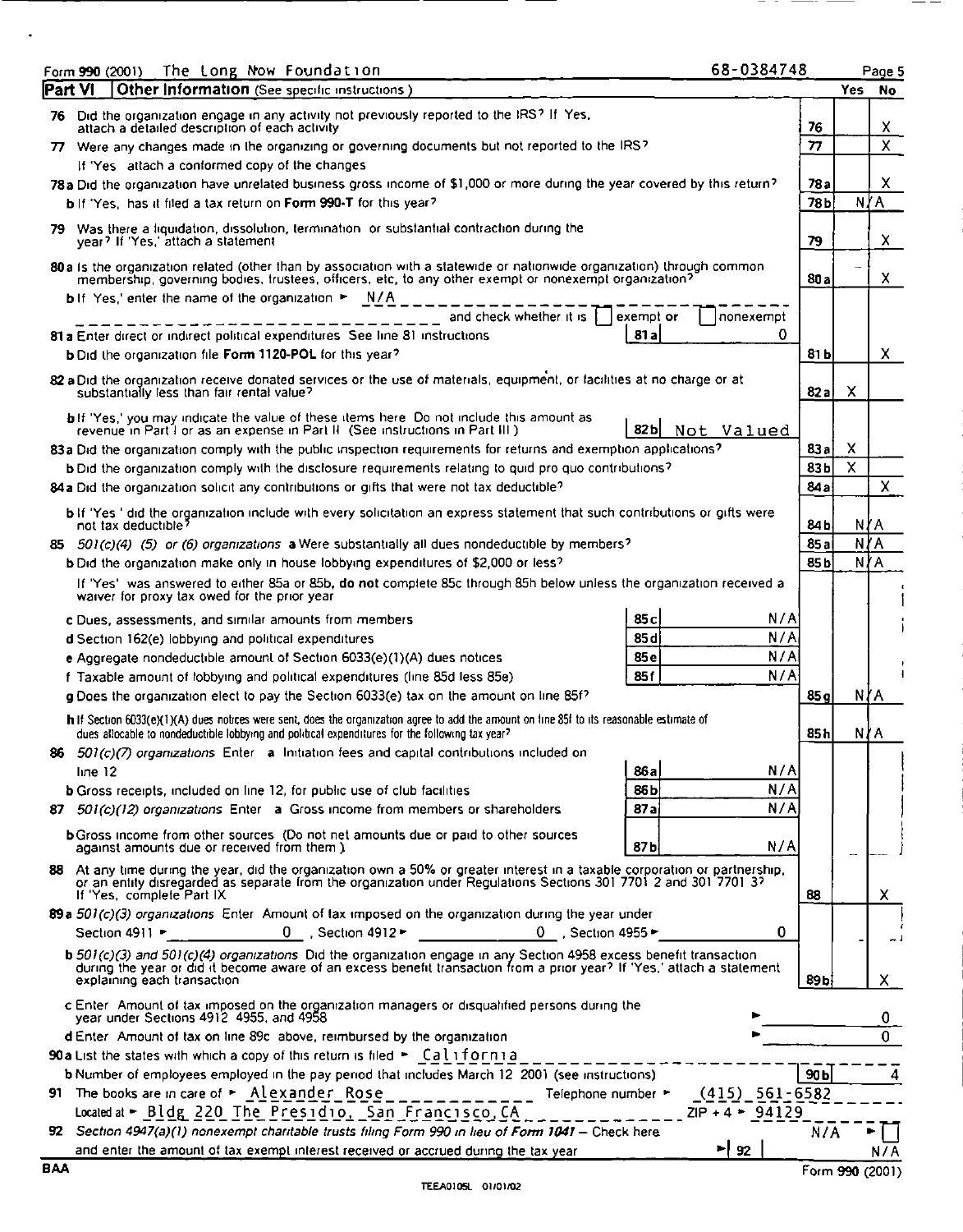### Form 990 (2001) The Long Now Foundation 68-0384748 Page 6

 $\blacksquare$ 

| 68-0384748 |  |
|------------|--|
|------------|--|

|                                       | Form 990 (2001) The Long Now Foundation                                                                                                                                                                                                                                                                                                                                                                                         |                                     |                                                                    |                       | 68-0384748                                            | Page 6                                                                     |
|---------------------------------------|---------------------------------------------------------------------------------------------------------------------------------------------------------------------------------------------------------------------------------------------------------------------------------------------------------------------------------------------------------------------------------------------------------------------------------|-------------------------------------|--------------------------------------------------------------------|-----------------------|-------------------------------------------------------|----------------------------------------------------------------------------|
| otherwise indicated                   | Part VII   Analysis of Income-Producing Activities (See instructions)<br>Note Enter gross amounts unless<br>93 Program service revenue                                                                                                                                                                                                                                                                                          | (A)<br><b>Business code</b>         | Unrelated business income<br>(B)<br>Amount                         | (C)<br>Exclusion code | Excluded by section 512, 513, or 514<br>(D)<br>Amount | (E)<br>Related or exempt<br>function income                                |
| ы<br>c<br>đ                           | a Royalties/Book Sales<br><u> 1980 - Jan Barnett, mars et al. (</u>                                                                                                                                                                                                                                                                                                                                                             |                                     |                                                                    | 15                    | 470                                                   |                                                                            |
| e<br>95                               | f Medicare/Medicaid payments<br>g Fees & contracts from government agencies<br>94 Membership dues and assessments<br>Interest on savings & temporary cash invmnts                                                                                                                                                                                                                                                               |                                     |                                                                    | 14                    | 12,476                                                |                                                                            |
| 96<br>97<br>98                        | Dividends & interest from securities<br>Net rental income or (loss) from real estate<br>a debt financed property<br><b>b</b> not debt-financed property<br>Net rental income or (loss) from pers prop                                                                                                                                                                                                                           |                                     |                                                                    |                       |                                                       |                                                                            |
| 99<br>100<br>101<br>102               | Other investment income<br>Gain or (loss) from sales of assets<br>other than inventory<br>Net income or (loss) from special events<br>Gross profit or (loss) from sales of inventory                                                                                                                                                                                                                                            |                                     |                                                                    | 18                    | $-6, 722$                                             |                                                                            |
| b<br>c<br>d                           | 103 Other revenue a                                                                                                                                                                                                                                                                                                                                                                                                             |                                     |                                                                    |                       |                                                       |                                                                            |
| 104                                   | Subtotal (add columns (B), (D), and (E))<br>105 Total (add line 104, columns $(B)$ , $(D)$ , and $(E)$ )<br>Note Line 105 plus line 1d, Part I, should equal the amount on line 12, Part I<br>Part VIII Relationship of Activities to the Accomplishment of Exempt Purposes (See instructions)                                                                                                                                  |                                     |                                                                    |                       | 6,224                                                 | 6,224                                                                      |
| Line No<br>▼<br>N/A                   | Explain how each activity for which income is reported in column (E) of Part VII contributed importantly to the accomplishment of the organization's exempt purposes (other than by providing funds for such purposes)                                                                                                                                                                                                          |                                     |                                                                    |                       |                                                       |                                                                            |
| Part IX                               | Information Regarding Taxable Subsidiaries and Disregarded Entities (See instructions)<br>(A)                                                                                                                                                                                                                                                                                                                                   | (B)                                 |                                                                    | (C)                   | (D)                                                   | $\left( E\right)$                                                          |
| N/A                                   | Name, address, and EIN of corporation,<br>partnership, or disregarded entity                                                                                                                                                                                                                                                                                                                                                    | Percentage of<br>ownership interest | Х.<br>$\overline{\mathbf{x}}$<br>$\overline{\mathbf{x}}$           | Nature of activities  | Total<br><b>Income</b>                                | End of-year<br>assets                                                      |
| Part X                                | Information Regarding Transfers Associated with Personal Benefit Contracts (See instructions)<br>a Did the organization, during the year, receive any funds, directly or indirectly, to pay premiums on a personal benefit contract?<br>b Did the organization, during the year, pay premiums, directly or indirectly, on a personal benefit contract?<br>Note If 'Yes' to (b), file Form 8870 and Form 4720 (see mistructions) |                                     | $\overline{\mathbf{x}}$                                            |                       |                                                       | X No<br><b>Yes</b><br>X No<br>Yes                                          |
| <b>Please</b><br>Sign<br>Here         | Under penalties of perjury I declare that I have examined this return including accompanying schedules and statements and to the best of my knowledge and belief it is<br>Signature of Officer                                                                                                                                                                                                                                  |                                     |                                                                    |                       | Date                                                  | OΖ                                                                         |
| Paid<br>Pre-<br>parer's<br><b>Use</b> | Type or Print Name and Title<br>Preparer s<br>Signature<br>en.<br>Firm's name (or<br>yours if<br>300 Montgomery St                                                                                                                                                                                                                                                                                                              |                                     | AVERNOVER ROSE<br>Hontanetto, Duff Celd & Otake, LLP<br>Suite 1050 | DIRECTO<br>Date,      | Check if<br>self<br>employed<br>37-1420474            | Preparer's SSN or PTIN (see<br>General Instruction W)<br>$041 - 36 - 0590$ |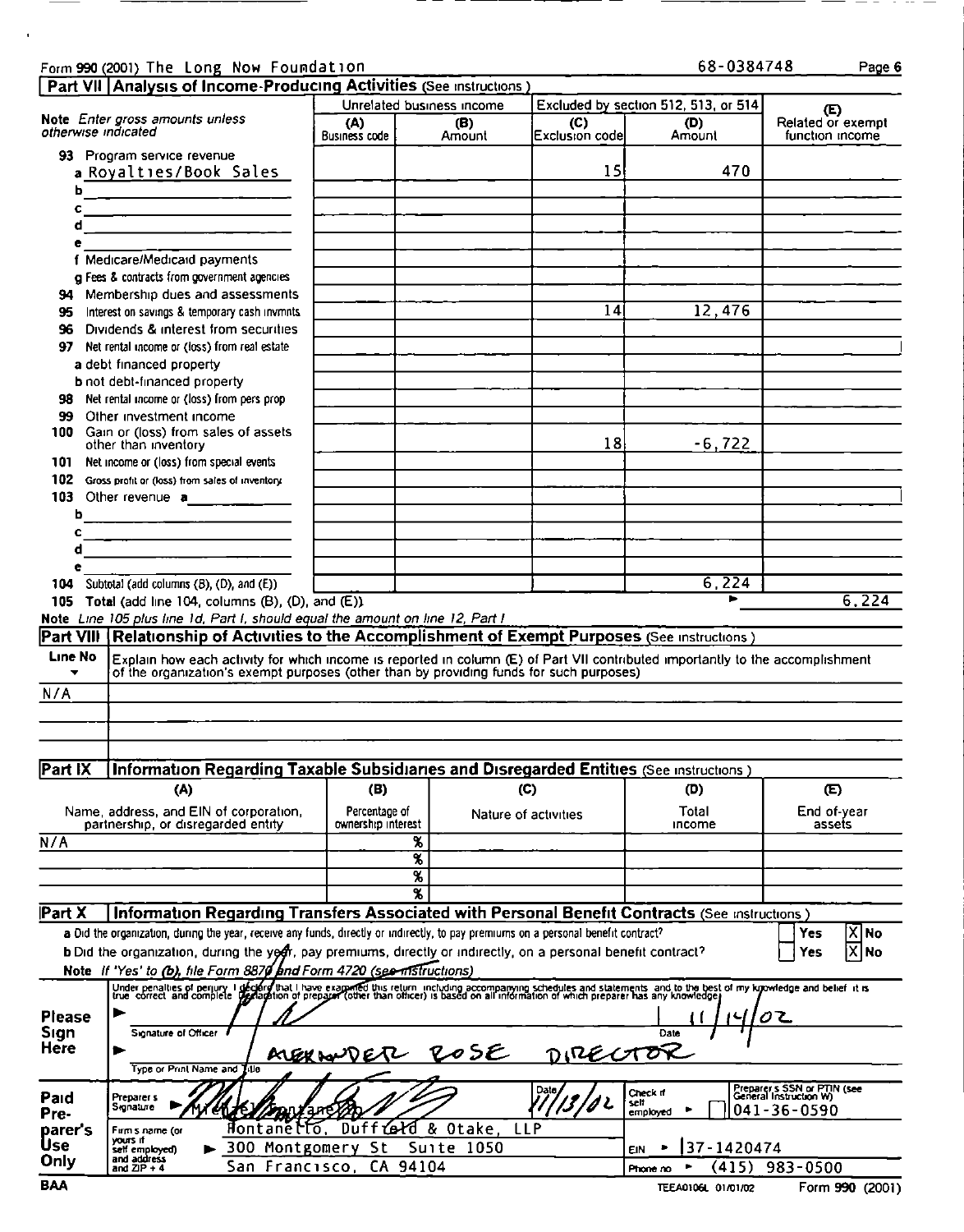| <b>Organization Exempt Under</b><br><b>Schedule A</b><br>Section 501(c)(3)<br>(Form 990 or 990-EZ)                                                                                                                                                                            | OMB No 1545 0047                               |
|-------------------------------------------------------------------------------------------------------------------------------------------------------------------------------------------------------------------------------------------------------------------------------|------------------------------------------------|
| (Except Private Foundation) and Section 501(e), 501(f), 501(k), 501(n), or Section 4947(a)(1)<br>Nonexempt Chantable Trust Supplementary Information -- (See separate instructions.)<br>Supplementary Information - (see separate instructions)<br>Department of the Treasury | 2001                                           |
| ► Must be completed by the above organizations and attached to their Form 990 or 990-EZ.<br>Internal Revenue Service<br>Employer Identification Number<br>Name of the Organization<br>68-0384748<br>The Long Now Foundation                                                   |                                                |
| Compensation of the Five Highest Paid Employees Other Than Officers, Directors, and Trustees<br>Part I<br>(See instructions List each one If there are none, enter 'None')                                                                                                    |                                                |
| (d) Contributions<br>to employee benefit<br>(c) Compensation<br>(a) Name and address of each<br>(b) Title and average<br>employee paid more<br>hours per week<br>plans & deferred<br>than \$50,000<br>devoted to position<br>compensation                                     | (e) Expense<br>account and other<br>allowances |
| Project Manager<br>James Mason                                                                                                                                                                                                                                                |                                                |
| c/o Box 29452, SF CA 94129<br>62,500<br>40                                                                                                                                                                                                                                    | $\mathbf{0}$<br>$\mathbf{0}$                   |
| Fabricator<br>Erio Brown<br>c/o Box 29452, SF CA 94129<br>40<br>59,800                                                                                                                                                                                                        | 0<br>$\mathbf{0}$                              |
| ---------------                                                                                                                                                                                                                                                               |                                                |
|                                                                                                                                                                                                                                                                               |                                                |
|                                                                                                                                                                                                                                                                               |                                                |
|                                                                                                                                                                                                                                                                               |                                                |
|                                                                                                                                                                                                                                                                               |                                                |
| Total number of other employees paid<br>0<br>over \$50,000<br>Part II<br>Compensation of the Five Highest Paid Independent Contractors for Professional Services                                                                                                              |                                                |
| (See instructions List each one (whether individuals or firms) If there are none, enter 'None')<br>(a) Name and address of each independent contractor paid more than \$50,000<br>(b) Type of service                                                                         | (c) Compensation                               |
| Chris Rand<br>_____________________                                                                                                                                                                                                                                           |                                                |
| PO Box 2689, Sausalito, CA 94966<br>Machinist/Fabricator                                                                                                                                                                                                                      | 159,010                                        |
| Paulo Salvagione<br>______________________<br>PO Box 220, Sausalito, CA 94966<br>Contractor on Clock                                                                                                                                                                          |                                                |
|                                                                                                                                                                                                                                                                               | 128,261                                        |
| Kurt Bollacker                                                                                                                                                                                                                                                                |                                                |
| 21 Samoset St, SF, CA 94110<br>Programming                                                                                                                                                                                                                                    | [72, 410]                                      |
| -----------                                                                                                                                                                                                                                                                   |                                                |
| -----------                                                                                                                                                                                                                                                                   |                                                |

BAA For Paperwork Reduction Act Notice, see the instructions for Form 990 and Form 990-EZ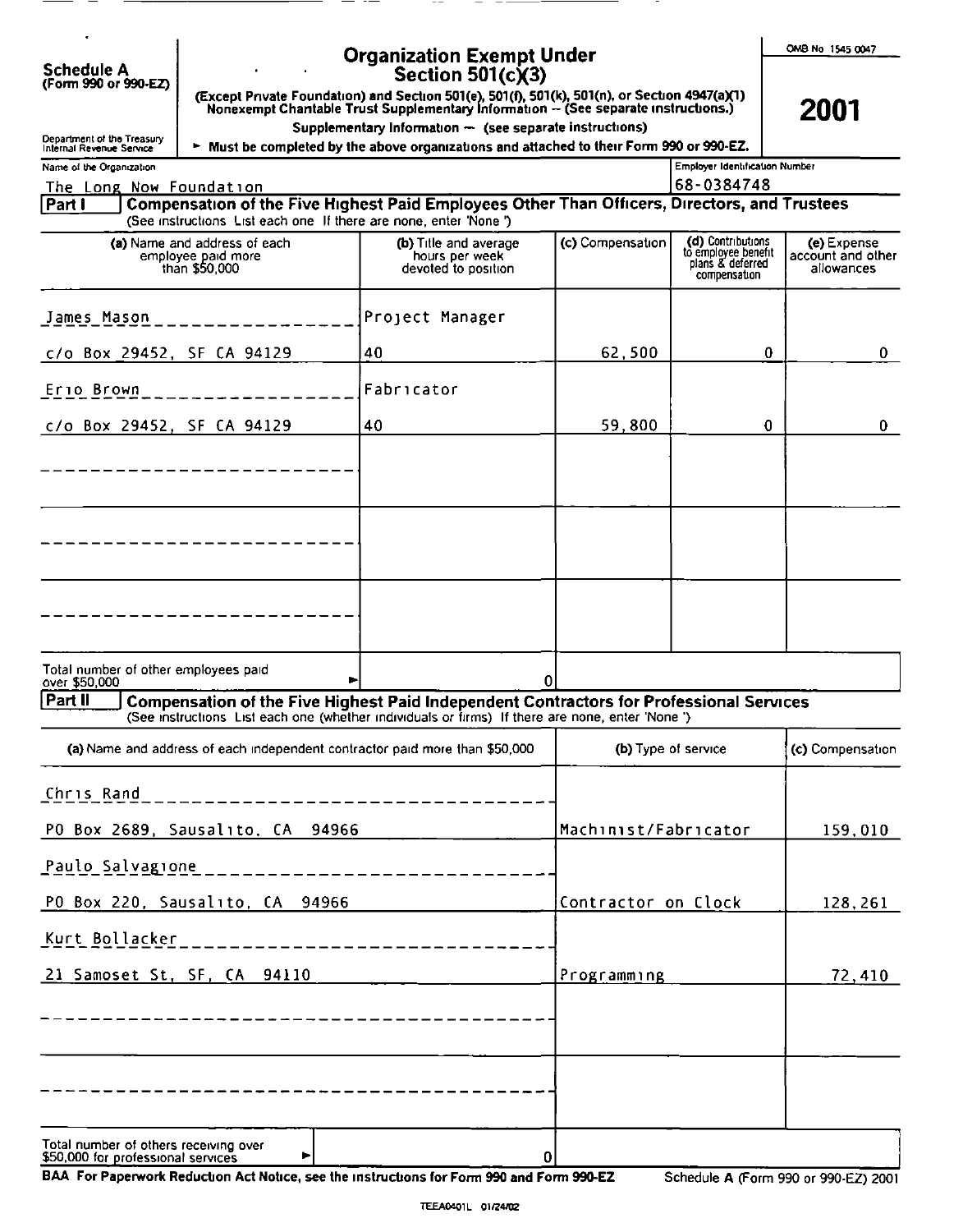|                                          |                                 | 68-0384748<br>Schedule A (Form 990 or 990-EZ) 2001 . The Long Now Foundation                                                                                                                                                                                                                                                                                                                                                                                                          |                      |            | Page 2 |
|------------------------------------------|---------------------------------|---------------------------------------------------------------------------------------------------------------------------------------------------------------------------------------------------------------------------------------------------------------------------------------------------------------------------------------------------------------------------------------------------------------------------------------------------------------------------------------|----------------------|------------|--------|
|                                          | Part III                        | <b>Statements About Activities (See instructions)</b><br>1 During the year, has the organization attempted to influence national, state, or local legislation, including any attempt to influence public opinion on a legislative matter or referendum? If 'Yes,' enter the total expen                                                                                                                                                                                               |                      | Yes.       | No     |
|                                          |                                 | N/A<br>► \$<br>or incurred in connection with the lobbying activities.<br>(Must equal amounts on line 38, Part VI-A, or line i of Part VI-B)                                                                                                                                                                                                                                                                                                                                          | 1                    |            | x      |
|                                          | lobbying activities             | Organizations that made an election under section 501(h) by filing Form 5768 must complete Part VI-A. Other organizations checking 'Yes,' must complete Part VI B and attach a statement giving a detailed description of the<br>2 During the year, has the organization, either directly or indirectly, engaged in any of the following acts with any<br>substantial contributors, trustees, directors, officers, creators, key employees, or members of their families, or with any |                      |            |        |
|                                          |                                 | based original and with which any such person is affiliated as an officer, director, trustee, majority owner, or principal<br>beneficiary? (If the answer to any question is 'Yes,' attach a detailed statement explaining the tr<br>See Statement 9<br>a Sale, exchange, or leasing of property?                                                                                                                                                                                     | 2a                   |            | x      |
|                                          |                                 | <b>b</b> Lending of money or other extension of credit?<br>c Furnishing of goods, services, or facilities?                                                                                                                                                                                                                                                                                                                                                                            | 2 <sub>b</sub><br>2с | X          | X      |
|                                          |                                 | See Form 990, Part V<br>d Payment of compensation (or payment or reimbursement of expenses if more than \$1,000)?<br>e Transfer of any part of its income or assets?                                                                                                                                                                                                                                                                                                                  | 2di<br>2e            | X          | X      |
| 4                                        |                                 | 3 Does the organization make grants for scholarships, fellowships, student loans, etc? (See Note below)<br>Do you have a section 403(b) annuity plan for your employees?                                                                                                                                                                                                                                                                                                              | $\mathbf{3}$<br>4    |            | X<br>X |
|                                          | Part IV                         | Note Attach a statement to explain how the organization determines that individuals or organizations receiving<br>grants or loans from it in furtherance of its charitable programs 'qualify' to receive payments<br>Reason for Non-Private Foundation Status (See instructions)                                                                                                                                                                                                      |                      |            |        |
| 5<br>6                                   |                                 | The organization is not a private foundation because it is (please check only One applicable box)<br>A church, convention of churches, or association of churches Section 170(b)(1)(A)(i)<br>A school Section 170(b)(1)(A)(ii) (Also complete Part V)                                                                                                                                                                                                                                 |                      |            |        |
| 7<br>8<br>9                              |                                 | A hospital or a cooperative hospital service organization Section 170(b)(1)(A)(iii)<br>A federal, state, or local government or governmental unit Section 170(b)(1)(A)(v)<br>A medical research organization operated in conjunction with a hospital Section 170(b)(1)(A)(iii) Enter the hospital's name, city,                                                                                                                                                                       |                      |            |        |
| 10                                       | and state $\blacktriangleright$ | An organization operated for the benefit of a college or university owned or operated by a governmental unit Section 170(b)(1)(A)(iv)<br>(Also complete the Support Schedule in Part IV A)                                                                                                                                                                                                                                                                                            |                      |            |        |
| $11b$ $\vert$ $\vert$<br>12 <sub>2</sub> |                                 | 11a $[X]$ An organization that normally receives a substantial part of its support from a governmental unit or from the general public<br>Section 170(b)(1)(A)(vi) (Also complete the <b>Support Schedule</b> in Part IV A)<br>A community trust Section 170(b)(1)(A)(vi) (Also complete the Support Schedule in Part IV A)                                                                                                                                                           |                      |            |        |
| 13                                       | section $509(a)(3)$ )           | An organization that normally receives (1) more than 33-1/3% of its support from contributions, membership fees, and gross receipts from activities related to its charitable, etc, functions – subject to certain exceptions<br>An organization that is not controlled by any disqualified persons (other than foundation managers) and supports organizations described in (1) lines 5 through 12 above, or (2) section 501(c)(4), (5), or (6), if they meet                        |                      |            |        |
|                                          |                                 |                                                                                                                                                                                                                                                                                                                                                                                                                                                                                       |                      |            |        |
|                                          |                                 | Provide the following information about the supported organizations (See instructions)<br>(a) Name(s) of supported organization(s)                                                                                                                                                                                                                                                                                                                                                    | (b) Line number      | from above |        |
|                                          |                                 |                                                                                                                                                                                                                                                                                                                                                                                                                                                                                       |                      |            |        |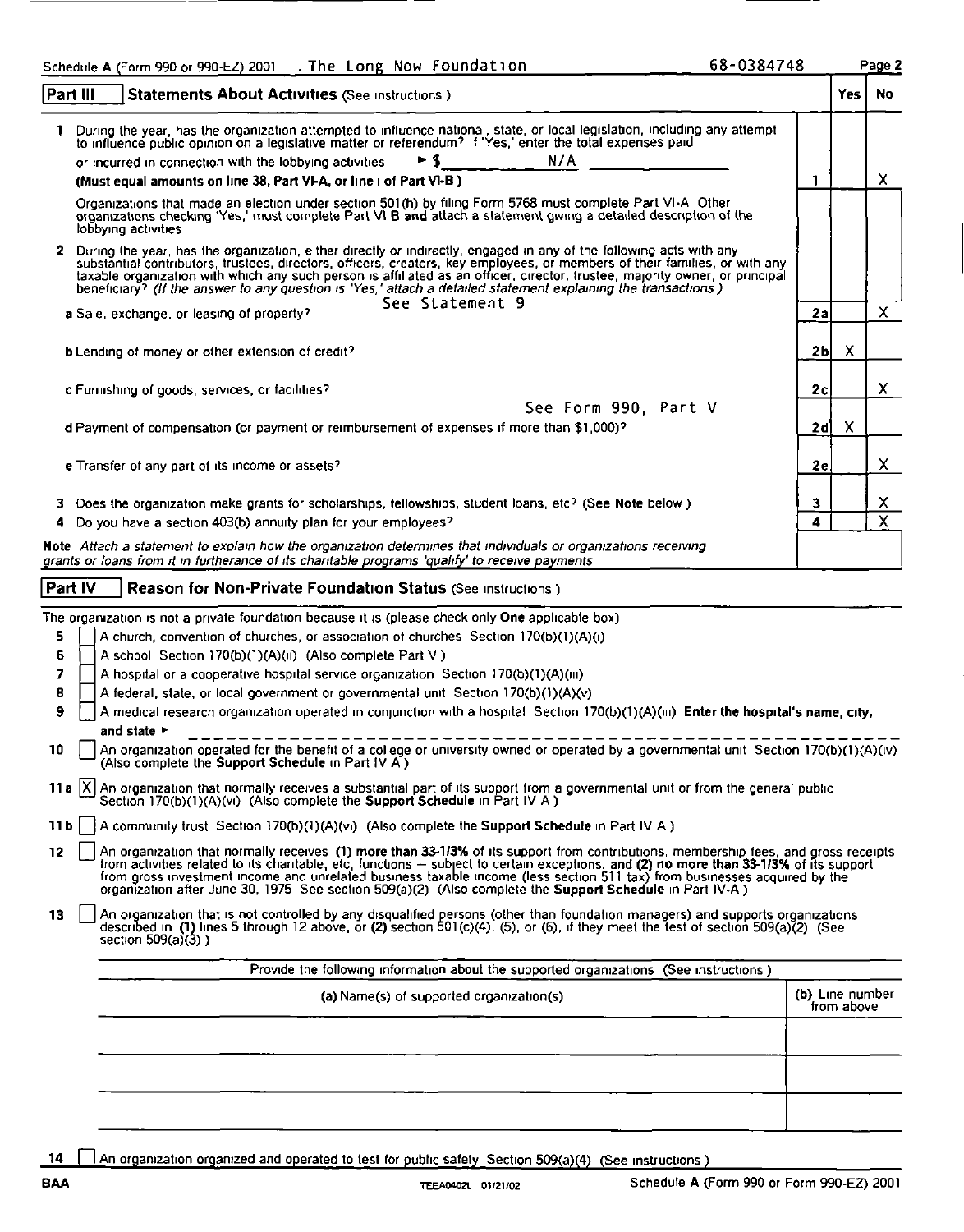|     | Schedule A (Form 990 or 990 EZ) 2001 The Long Now Foundation                                                                                                                                                                                                                                                                                                                                                                                                                                                                                                                                                                                                                                                                                 |                              |                                                                                           |                           | 68-0384748                                                | Page 3                                                              |
|-----|----------------------------------------------------------------------------------------------------------------------------------------------------------------------------------------------------------------------------------------------------------------------------------------------------------------------------------------------------------------------------------------------------------------------------------------------------------------------------------------------------------------------------------------------------------------------------------------------------------------------------------------------------------------------------------------------------------------------------------------------|------------------------------|-------------------------------------------------------------------------------------------|---------------------------|-----------------------------------------------------------|---------------------------------------------------------------------|
|     | Part IV-A Support Schedule (Complete only if you checked a box on line 10, 11, or 12) Use cash method of accounting.<br>Note You may use the worksheet in the instructions for converting from the accrual to the cash method of accounting<br>Calendar year (or fiscal year<br>beginning in)                                                                                                                                                                                                                                                                                                                                                                                                                                                | $^{(a)}_{2000}$              | $\frac{1}{1999}$                                                                          | $^{1998}$                 | (d)<br>1997                                               | (e)<br>Total                                                        |
| 16. | 15 Gifts, grants, and contributions<br>received (Do not include<br>unusual grants See line 28)<br>Membership fees received                                                                                                                                                                                                                                                                                                                                                                                                                                                                                                                                                                                                                   | 810,877                      | 550,856                                                                                   | 50.708                    | 110,090                                                   | 1,522,531                                                           |
| 18. | 17 Gross receipts from admissions,<br>merchandise sold or services performed,<br>or furnishing of facilities in any activity<br>that is related to the organization's<br>charitable, etc. purpose<br>Gross income from interest, dividends,                                                                                                                                                                                                                                                                                                                                                                                                                                                                                                  | 2,683                        |                                                                                           |                           |                                                           | 2,683                                                               |
|     | amounts received from payments on<br>securities loans (Section 512(a)(5)).<br>rents, royalties, and unrelated business<br>taxable income (less Section 511 taxes)<br>from businesses acquired by the organ<br>rzation after June 30, 1975                                                                                                                                                                                                                                                                                                                                                                                                                                                                                                    | 17,414                       | 11,700                                                                                    | 14,772                    | 7,991                                                     | 51,877                                                              |
|     | 19 Net income from unrelated business<br>activities not included in line 18<br>20 Tax revenues levied for the<br>organization's benefit and<br>either paid to it or expended<br>on its behalf.                                                                                                                                                                                                                                                                                                                                                                                                                                                                                                                                               |                              |                                                                                           |                           |                                                           |                                                                     |
| 21  | The value of services or<br>facilities furnished to the<br>organization by a governmental<br>unit without charge Do not<br>include the value of services or<br>facilities generally furnished to                                                                                                                                                                                                                                                                                                                                                                                                                                                                                                                                             |                              |                                                                                           |                           |                                                           |                                                                     |
|     | the public without charge.<br>22 Other income Attach a<br>schedule Do not include<br>gain or (loss) from sale of<br>capital assets See Stmt 10                                                                                                                                                                                                                                                                                                                                                                                                                                                                                                                                                                                               | 1,185                        |                                                                                           |                           |                                                           | 1,185                                                               |
| 23. | Total of lines 15 through 22<br>24 Line 23 minus line 17<br>25 Enter 1% of line 23<br>26 Organizations described on lines 10 or 11                                                                                                                                                                                                                                                                                                                                                                                                                                                                                                                                                                                                           | 832, 159<br>829,476<br>8,322 | 562,556<br>562,556<br>$\overline{5}$ , 626<br>a Enter 2% of amount in column (e), line 24 | 65,480<br>65,480<br>655   | 118,081<br>118,081<br>1,181<br>$\blacktriangleright$ 26al | 1,578,276<br>1,575,593<br>31,512                                    |
|     | b Prepare a list for your records to show the name of and amount contributed by each person (other than a governmental unit or publicly<br>supported organization) whose total gifts for 1997 through 2000 exceeded the amount shown in line 26a Do not file this list with your<br>return Enter the total of all these excess amounts<br>c Total support for Section 509(a)(1) test Enter line 24, column (e)<br>d Add Amounts from column (e) for lines                                                                                                                                                                                                                                                                                    |                              | 19                                                                                        |                           | ►<br>26 <sub>b</sub><br>26 с                              | 489,494<br>1,575,593                                                |
|     | e Public support (line 26c minus line 26d total)<br>f Public support percentage (line 26e (numerator) divided by line 26c (denominator))<br>27 Organizations described on line 12. N/A<br>a For amounts included in lines 15, 16, and 17 that were received from a 'disqualified person,' prepare a list for your records to show the                                                                                                                                                                                                                                                                                                                                                                                                        |                              | $\frac{18}{22}$ $\frac{51,877}{1,185}$                                                    | $26b$ 489,494             | 26d<br>26 e l<br>►<br><b>261</b>                          | 542,556<br>1,033,037<br>65 56 %                                     |
|     | name of, and total amounts received in each year from, each 'disqualified person' Do not file this list with your return Enter the sum of<br>such amounts for each year<br>bFor any amount included in line 17 that was received from each person (other than 'disqualified persons'), prepare a list for your records to<br>show the name of, and amount received for each year, that was more than the larger of (1) the amount on line 25 for the year or (2) \$5,000 (include in the list organizations described in lines 5 through 11, as well as indi<br>computing the difference between the amount received and the larger amount described in (1) or (2), enter the sum of these differences<br>(the excess amounts) for each year |                              |                                                                                           |                           |                                                           |                                                                     |
|     |                                                                                                                                                                                                                                                                                                                                                                                                                                                                                                                                                                                                                                                                                                                                              |                              |                                                                                           |                           |                                                           |                                                                     |
|     | $\frac{(2000)}{276}$<br>c Add Amounts from column (e) for lines 15<br>d Add Line 27a total 27a total 27a total 27b total 27b total 27b total 27c<br>e Public support (line 27c total minus line 27d total)<br>f Total support for section 509(a)(2) test Enter amount from line 23, column (e)<br>g Public support percentage (line 27e (numerator) divided by line 27f (denominator))<br>h Investment income percentage (line 18, column (e) (numerator) divided by line 27f (denominator))                                                                                                                                                                                                                                                 |                              |                                                                                           | $\blacktriangleright$ 271 | $\blacktriangleright$ 27g<br>27 <sub>h</sub><br>Þ         | $\overline{27e}$<br>$\pmb{\mathsf{x}}$<br>$\boldsymbol{\mathrm{s}}$ |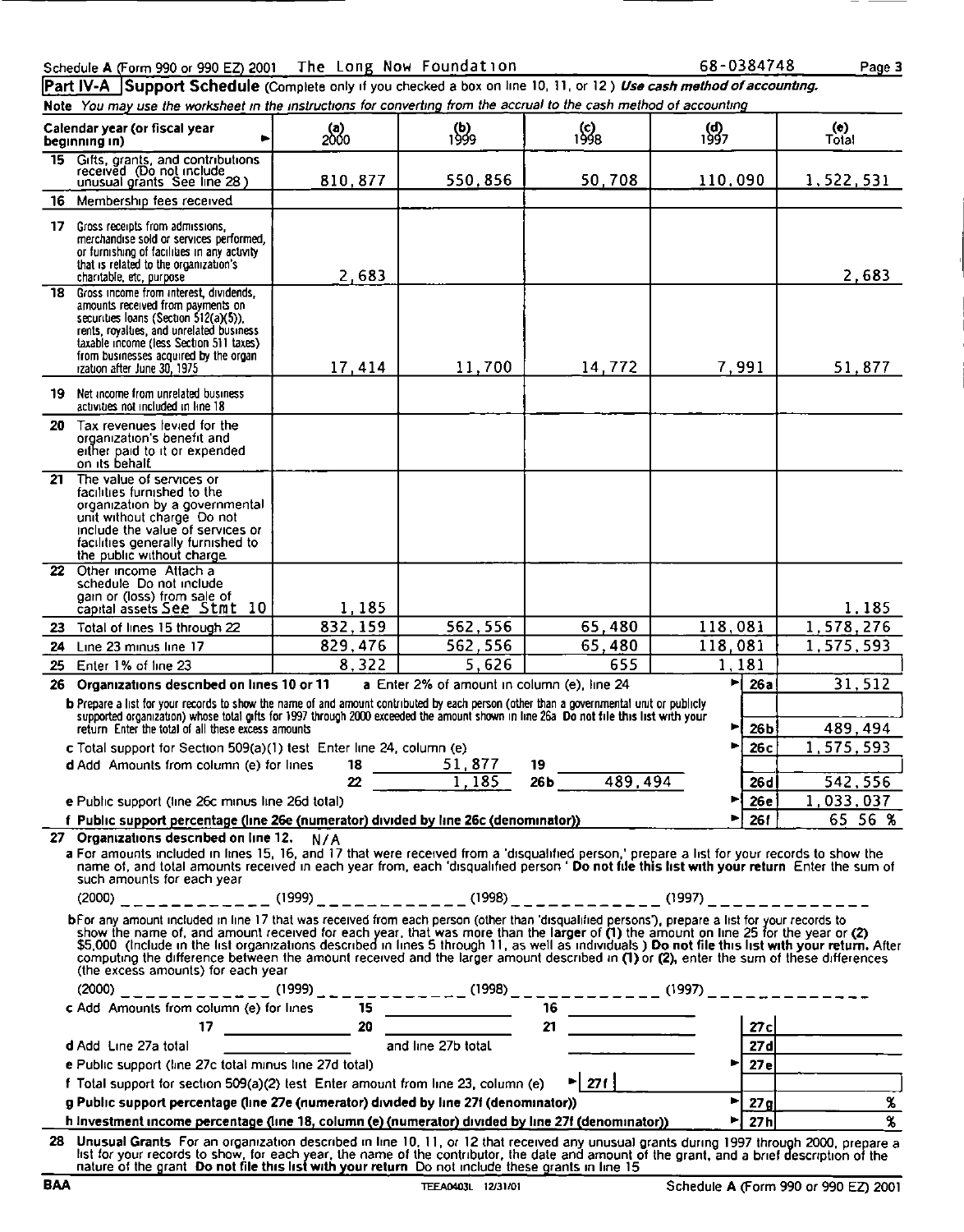| 68-0384748 |  |
|------------|--|
|------------|--|

|               | Schedule A (Form 990 or 990-EZ) 2001 The Long Now Foundation | 68-0384748 | Page 4 |
|---------------|--------------------------------------------------------------|------------|--------|
| <b>Part V</b> | <b>Private School Questionnaire (See instructions)</b>       |            |        |

|    | 68-0384748<br>Schedule A (Form 990 or 990-EZ) 2001 The Long Now Foundation<br>Part V                                                                                                                                                                                                                                                                                                                                                       |                         |     | Page 4    |
|----|--------------------------------------------------------------------------------------------------------------------------------------------------------------------------------------------------------------------------------------------------------------------------------------------------------------------------------------------------------------------------------------------------------------------------------------------|-------------------------|-----|-----------|
|    | Private School Questionnaire (See instructions)<br>(To be completed Only by schools that checked the box on line 6 in Part IV)<br>29 Does the organization have a racially nondiscriminatory policy toward students by statement in its charter, bylaws, other governing instrument, or in a resolution of its governing body?                                                                                                             | N/A<br>29               | Yes | <b>No</b> |
| 30 | Does the organization include a statement of its racially nondiscriminatory policy toward students in all its brochures,<br>catalogues, and other written communications with the public dealing with student admissions, programs,<br>and scholarships?                                                                                                                                                                                   | 30                      |     |           |
|    | 31 Has the organization publicized its racially nondiscriminatory policy through newspaper or broadcast media during<br>the period of solicitation for students, or during the registration period if it has no solicitation program, in a way that<br>makes the policy known to all parts of the general community it serves?<br>If 'Yes,' please describe, if 'No,' please explain (If you need more space, attach a separate statement) | 31                      |     |           |
|    | _________ <b>_______________</b> ____                                                                                                                                                                                                                                                                                                                                                                                                      |                         |     |           |
|    | 32 Does the organization maintain the following<br>a Records indicating the racial composition of the student body, faculty, and administrative staff?<br>b Records documenting that scholarships and other financial assistance are awarded on a racially<br>nondiscriminatory basis?                                                                                                                                                     | 32a<br>32 <sub>b</sub>  |     |           |
|    | c Copies of all catalogues, brochures, announcements, and other written communications to the public dealing with student admissions, programs, and scholarships?<br>d Copies of all material used by the organization or on its behalf to solicit contributions?                                                                                                                                                                          | 32 <sub>c</sub><br>32 d |     |           |
|    | If you answered 'No' to any of the above, please explain (If you need more space, attach a separate statement)<br>_____________________                                                                                                                                                                                                                                                                                                    |                         |     |           |
| 33 | Does the organization discriminate by race in any way with respect to<br>a Students' rights or privileges?                                                                                                                                                                                                                                                                                                                                 | 33a                     |     |           |
|    | <b>b</b> Admissions policies?                                                                                                                                                                                                                                                                                                                                                                                                              | 33b                     |     |           |
|    | c Employment of faculty or administrative staff?<br>d Scholarships or other financial assistance?                                                                                                                                                                                                                                                                                                                                          | 33 c<br>33 d            |     |           |
|    | e Educational policies?                                                                                                                                                                                                                                                                                                                                                                                                                    | 33 e                    |     |           |
|    | f Use of facilities?                                                                                                                                                                                                                                                                                                                                                                                                                       | 331                     |     |           |
|    | g Athletic programs?<br>h Other extracurricular activities?                                                                                                                                                                                                                                                                                                                                                                                | 33g<br>33h              |     |           |
|    | If you answered 'Yes' to any of the above, please explain (If you need more space, attach a separate statement)                                                                                                                                                                                                                                                                                                                            |                         |     |           |
|    | -----------------------<br>34a Does the organization receive any financial aid or assistance from a governmental agency?                                                                                                                                                                                                                                                                                                                   | 34a                     |     |           |
|    | b Has the organization's right to such aid ever been revoked or suspended?<br>If you answered 'Yes' to either 34a or b, please explain using an attached statement                                                                                                                                                                                                                                                                         | 34 <sub>b</sub>         |     |           |
| 35 | Does the organization certify that it has complied with the applicable requirements of sections 4.01 through 4.05 of Rev Proc 75.50, 1975 2.0 B 587, covering racial nondiscrimination? If 'No,' attach an explanation<br>Schedule A (Form 990 or 990-EZ) 2001<br>TEEA0404L 09/25/01                                                                                                                                                       | 35                      |     |           |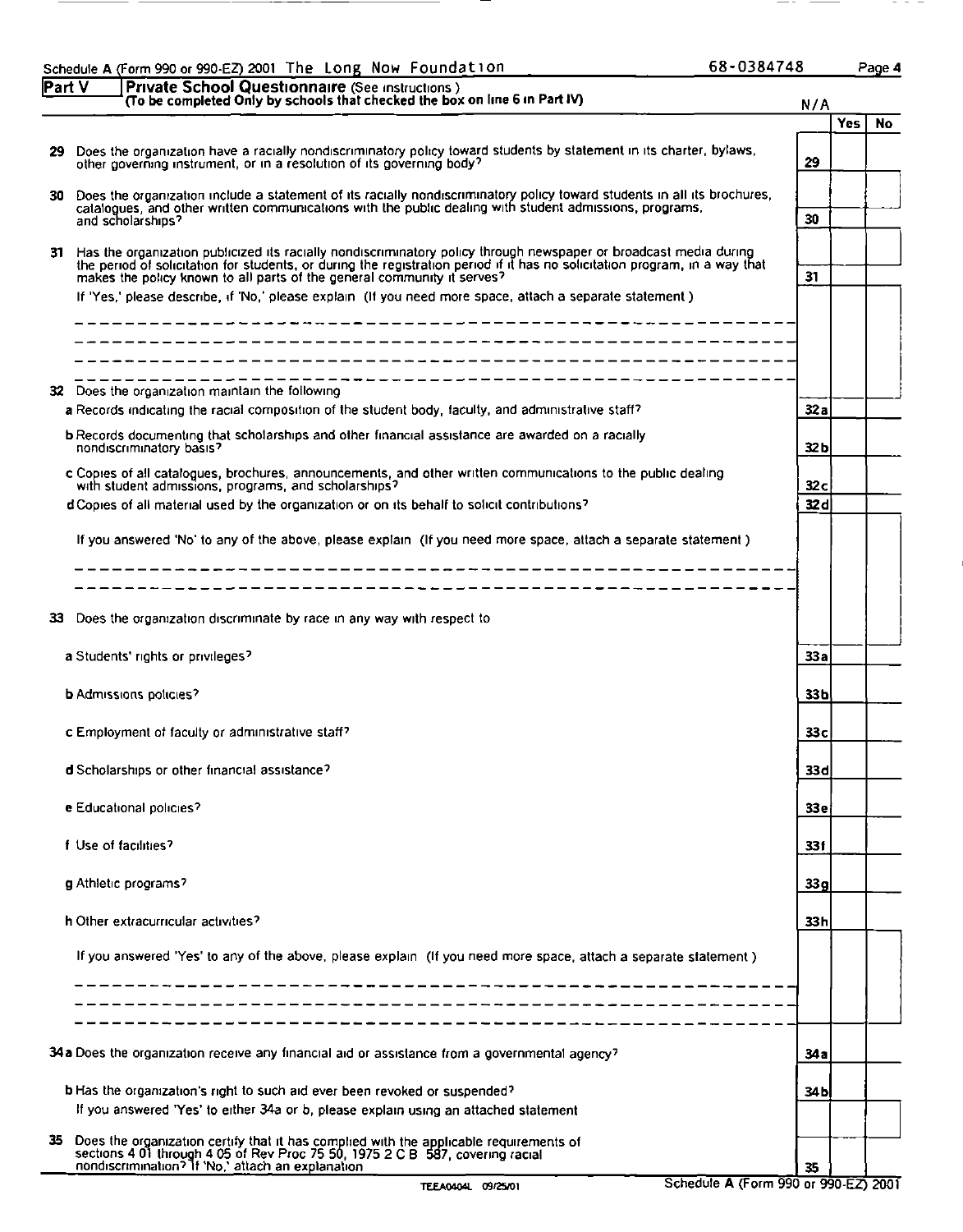|                | Schedule A (Form 990 or 990 EZ) 2001 The Long Now Foundation<br>Part VI-A                                                                                                                                             | Lobbying Expenditures by Electing Public Charities (See instructions) (To be completed Only by an eligible organization that filed Form 5768) |                                                                                                                                      |             |                | 68-0384748                                                | Page 5<br>N/A                                        |
|----------------|-----------------------------------------------------------------------------------------------------------------------------------------------------------------------------------------------------------------------|-----------------------------------------------------------------------------------------------------------------------------------------------|--------------------------------------------------------------------------------------------------------------------------------------|-------------|----------------|-----------------------------------------------------------|------------------------------------------------------|
|                | Check $\triangleright$ a                                                                                                                                                                                              | if the organization belongs to an affiliated group                                                                                            | Check $\blacktriangleright$ <b>b</b>                                                                                                 |             |                | if you checked 'a' and 'limited control' provisions apply | (b)                                                  |
|                |                                                                                                                                                                                                                       | <b>Limits on Lobbying Expenditures</b><br>(The term 'expenditures' means amounts paid or incurred.)                                           |                                                                                                                                      |             |                | (a)<br>Affiliated group<br>totals                         | To be completed<br>for all electing<br>organizations |
| 36<br>37<br>38 | Total lobbying expenditures to influence public opinion (grassroots lobbying)<br>Total lobbying expenditures to influence a legislative body (direct lobbying).<br>Total lobbying expenditures (add lines 36 and 37). |                                                                                                                                               |                                                                                                                                      |             | 36<br>37<br>38 |                                                           |                                                      |
| 39<br>40       | Other exempt purpose expenditures<br>Total exempt purpose expenditures (add lines 38 and 39)                                                                                                                          |                                                                                                                                               |                                                                                                                                      |             | 39<br>40       |                                                           |                                                      |
| 41             | Lobbying nontaxable amount. Enter the amount from the following table $+$<br>If the amount on line 40 is $-$                                                                                                          |                                                                                                                                               | The lobbying nontaxable amount is -                                                                                                  |             |                |                                                           |                                                      |
|                | Not over \$500,000<br>Over \$500,000 but not over \$1,000,000<br>Over \$1,000,000 but not over \$1,500,000                                                                                                            |                                                                                                                                               | 20% of the amount on line 40<br>\$100,000 plus 15% of the excess over \$500,000<br>\$175,000 plus 10% of the excess over \$1,000,000 |             | 41             |                                                           |                                                      |
|                | Over \$1,500,000 but not over \$17,000,000<br>Over \$17,000,000                                                                                                                                                       |                                                                                                                                               | \$225,000 plus 5% of the excess over \$1,500,000<br>\$1,000,000                                                                      |             |                |                                                           |                                                      |
| 43             | 42 Grassroots nontaxable amount (enter 25% of line 41)<br>Subtract line 42 from line 36 Enter 0 if line 42 is more than line 36                                                                                       |                                                                                                                                               |                                                                                                                                      |             | 42<br>43       |                                                           |                                                      |
|                | 44 Subtract line 41 from line 38 Enter 0 if line 41 is more than line 38<br>Caution If there is an amount on either line 43 or line 44, you must file Form 4720                                                       |                                                                                                                                               |                                                                                                                                      |             | 44             |                                                           |                                                      |
|                |                                                                                                                                                                                                                       | (Some organizations that made a section 501(h) election do not have to complete all of the five columns below                                 | 4-Year Averaging Period Under Section 501(h)<br>See the instructions for lines 45 through 50)                                        |             |                |                                                           |                                                      |
|                |                                                                                                                                                                                                                       |                                                                                                                                               |                                                                                                                                      |             |                | Lobbying Expenditures Dunng 4 - Year Averaging Penod      |                                                      |
|                | Calendar year<br>(or fiscal year<br>beginning in) >                                                                                                                                                                   | (a)<br>2001                                                                                                                                   | (b)<br>2000                                                                                                                          | (c)<br>1999 |                | (d)<br>1998                                               | $\left($ e $\right)$<br>Total                        |
|                |                                                                                                                                                                                                                       |                                                                                                                                               |                                                                                                                                      |             |                |                                                           |                                                      |
|                | 45 Lobbying nontaxable<br>amount                                                                                                                                                                                      |                                                                                                                                               |                                                                                                                                      |             |                |                                                           |                                                      |
|                | 46 Lobbying ceiling amount<br>$(150\% \text{ of line } 45(e))$                                                                                                                                                        |                                                                                                                                               |                                                                                                                                      |             |                |                                                           |                                                      |
|                | 47 Total lobbying<br>expenditures                                                                                                                                                                                     |                                                                                                                                               |                                                                                                                                      |             |                |                                                           |                                                      |
|                | 48 Grassroots non-<br>taxable amount<br>49 Grassroots ceiling amount                                                                                                                                                  |                                                                                                                                               |                                                                                                                                      |             |                |                                                           |                                                      |
|                | (150% of line 48(e))<br>50 Grassroots lobbying<br>expenditures                                                                                                                                                        |                                                                                                                                               |                                                                                                                                      |             |                |                                                           |                                                      |

### 4 -Year Averaging Period Under Section 501(h)

|     |                                                                                                                                                                                                                 |                                                                                                                                                      | See the instructions for lines 45 through 50) |                                                      |             |           |                               |
|-----|-----------------------------------------------------------------------------------------------------------------------------------------------------------------------------------------------------------------|------------------------------------------------------------------------------------------------------------------------------------------------------|-----------------------------------------------|------------------------------------------------------|-------------|-----------|-------------------------------|
|     |                                                                                                                                                                                                                 |                                                                                                                                                      |                                               | Lobbying Expenditures Dunng 4 - Year Averaging Penod |             |           |                               |
|     | Calendar year<br>(or fıscal year<br>beainnina in) ►                                                                                                                                                             | (a)<br>2001                                                                                                                                          | (b)<br>2000                                   | $\mathbf{(c)}$<br>1999                               | (d)<br>1998 |           | $\left($ e $\right)$<br>Total |
|     | 45 Lobbying nontaxable<br>amount                                                                                                                                                                                |                                                                                                                                                      |                                               |                                                      |             |           |                               |
| 46  | Lobbying ceiling amount<br>$(150\% \text{ of line } 45(e))$                                                                                                                                                     |                                                                                                                                                      |                                               |                                                      |             |           |                               |
| 47  | Total lobbying<br>expenditures                                                                                                                                                                                  |                                                                                                                                                      |                                               |                                                      |             |           |                               |
| 48  | Grassroots non-<br>taxable amount.                                                                                                                                                                              |                                                                                                                                                      |                                               |                                                      |             |           |                               |
| 49  | Grassroots ceiling amount<br>(150% of line 48(e))                                                                                                                                                               |                                                                                                                                                      |                                               |                                                      |             |           |                               |
| 50. | Grassroots lobbying<br>expenditures                                                                                                                                                                             |                                                                                                                                                      |                                               |                                                      |             |           |                               |
|     | Part $VI-B$                                                                                                                                                                                                     | <b>Lobbying Activity by Nonelecting Public Charities</b><br>(For reporting only by organizations that did not complete Part VI-A) (See instructions) |                                               |                                                      |             |           | N/A                           |
|     | During the year, did the organization attempt to influence national, state or local legislation, including any<br>attempt to influence public opinion on a legislative matter or referendum, through the use of |                                                                                                                                                      |                                               |                                                      | <b>Yes</b>  | <b>No</b> | Amount                        |
|     | a Volunteers                                                                                                                                                                                                    |                                                                                                                                                      |                                               |                                                      |             |           |                               |
|     | <b>b</b> Paid staff or management (include compensation in expenses reported on lines c through <b>h.</b> )                                                                                                     |                                                                                                                                                      |                                               |                                                      |             |           |                               |
|     | c Media advertisements                                                                                                                                                                                          |                                                                                                                                                      |                                               |                                                      |             |           |                               |
|     | d Mailings to members, legislators, or the public                                                                                                                                                               |                                                                                                                                                      |                                               |                                                      |             |           |                               |
|     | e Publications, or published or broadcast statements                                                                                                                                                            |                                                                                                                                                      |                                               |                                                      |             |           |                               |
|     | f Grants to other organizations for lobbying purposes.                                                                                                                                                          |                                                                                                                                                      |                                               |                                                      |             |           |                               |
|     | g Direct contact with legislators, their staffs, government officials, or a legislative body                                                                                                                    |                                                                                                                                                      |                                               |                                                      |             |           |                               |
|     | h Rallies, demonstrations, seminars, conventions, speeches, lectures, or any other means                                                                                                                        |                                                                                                                                                      |                                               |                                                      |             |           |                               |
|     | F Total lobbying expenditures (add lines c through h)                                                                                                                                                           |                                                                                                                                                      |                                               |                                                      |             |           |                               |
|     | If 'Yes' to any of the above, also attach a statement giving a detailed description of the lobbying activities                                                                                                  |                                                                                                                                                      |                                               |                                                      |             |           |                               |

Schedule A (Form 990 or 990 EZ) 2001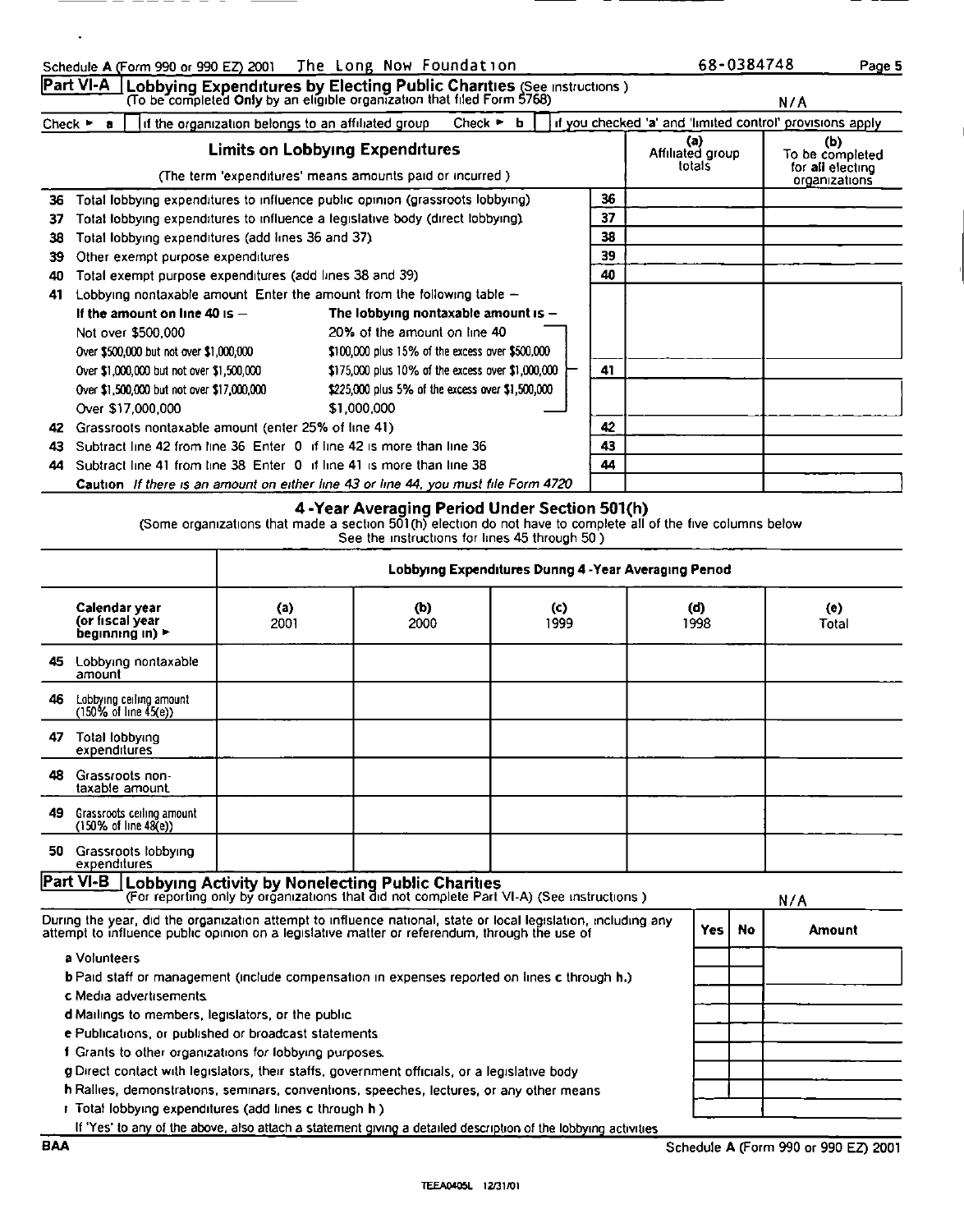### Part VII ] Information Regarding Transfers To and Transactions and Relationships With Nonchantable Exempt Organizations (See instructions)

51 Did the reporting organization directly or indirectly engage in any of the following with any other organization described in section 501(c)<br>of the Code (other than section 501(c)(3) organizations) or in section 527, re

| a Transfers from the reporting organization to a noncharitable exempt organization of |           | <b>Yes</b> | <b>No</b> |
|---------------------------------------------------------------------------------------|-----------|------------|-----------|
| (i)Cash                                                                               | 51a $(i)$ |            |           |
| (ii) Other assets                                                                     | a (ii)    |            | л         |
| <b>b</b> Other transactions                                                           |           |            |           |
| (i)Sales or exchanges of assets with a noncharitable exempt organization              | b (i)     |            |           |
| (ii)Purchases of assets from a noncharitable exempt organization                      | b(i)      |            |           |
| (iii)Rental of facilities, equipment, or other assets                                 | $b$ (iii) |            | х         |
| (iv)Reimbursement arrangements                                                        | b (iv)    |            |           |
| (v) Loans or loan guarantees                                                          | b(v)      |            |           |
| (vi)Performance of services or membership or fundraising solicitations                | b(w)      |            |           |
| c Sharing of facilities, equipment, mailing lists, other assets, or paid employees.   | c         |            |           |

|                |                                                                            |                                                                                                                                                                                                               | d If the answer to any of the above is 'Yes,' complete the following schedule Column (b) should always show the fair market value of the goods, other assets, or services given by the reporting organization. If the organiza |
|----------------|----------------------------------------------------------------------------|---------------------------------------------------------------------------------------------------------------------------------------------------------------------------------------------------------------|--------------------------------------------------------------------------------------------------------------------------------------------------------------------------------------------------------------------------------|
| (a)<br>Line no | (b)<br>Amount involved                                                     | (c)<br>Name of noncharitable exempt organization                                                                                                                                                              | (d)<br>Description of transfers, transactions, and sharing arrangements                                                                                                                                                        |
| N/A            |                                                                            |                                                                                                                                                                                                               |                                                                                                                                                                                                                                |
|                |                                                                            |                                                                                                                                                                                                               |                                                                                                                                                                                                                                |
|                |                                                                            |                                                                                                                                                                                                               |                                                                                                                                                                                                                                |
|                |                                                                            |                                                                                                                                                                                                               |                                                                                                                                                                                                                                |
|                |                                                                            |                                                                                                                                                                                                               |                                                                                                                                                                                                                                |
|                |                                                                            |                                                                                                                                                                                                               |                                                                                                                                                                                                                                |
|                |                                                                            |                                                                                                                                                                                                               |                                                                                                                                                                                                                                |
|                |                                                                            |                                                                                                                                                                                                               |                                                                                                                                                                                                                                |
|                |                                                                            |                                                                                                                                                                                                               |                                                                                                                                                                                                                                |
|                |                                                                            |                                                                                                                                                                                                               |                                                                                                                                                                                                                                |
|                |                                                                            |                                                                                                                                                                                                               |                                                                                                                                                                                                                                |
|                |                                                                            |                                                                                                                                                                                                               |                                                                                                                                                                                                                                |
|                |                                                                            |                                                                                                                                                                                                               |                                                                                                                                                                                                                                |
|                |                                                                            |                                                                                                                                                                                                               |                                                                                                                                                                                                                                |
|                |                                                                            |                                                                                                                                                                                                               |                                                                                                                                                                                                                                |
|                |                                                                            |                                                                                                                                                                                                               |                                                                                                                                                                                                                                |
|                |                                                                            | 52a Is the organization directly or indirectly affiliated with, or related to, one or more tax-exempt organizations described in section 501(c) of the Code (other than section 501(c)(3)) or in section 527? | Yes $ X $<br><b>No</b>                                                                                                                                                                                                         |
|                |                                                                            |                                                                                                                                                                                                               |                                                                                                                                                                                                                                |
|                | b If 'Yes,' complete the following schedule<br>(a)<br>Name of organization | (b)<br>Type of organization                                                                                                                                                                                   | $\left( c\right)$<br>Description of relationship                                                                                                                                                                               |
| N/A            |                                                                            |                                                                                                                                                                                                               |                                                                                                                                                                                                                                |
|                |                                                                            |                                                                                                                                                                                                               |                                                                                                                                                                                                                                |
|                |                                                                            |                                                                                                                                                                                                               |                                                                                                                                                                                                                                |
|                |                                                                            |                                                                                                                                                                                                               |                                                                                                                                                                                                                                |
|                |                                                                            |                                                                                                                                                                                                               |                                                                                                                                                                                                                                |
|                |                                                                            |                                                                                                                                                                                                               |                                                                                                                                                                                                                                |
|                |                                                                            |                                                                                                                                                                                                               |                                                                                                                                                                                                                                |
|                |                                                                            |                                                                                                                                                                                                               |                                                                                                                                                                                                                                |
|                |                                                                            |                                                                                                                                                                                                               |                                                                                                                                                                                                                                |
|                |                                                                            |                                                                                                                                                                                                               |                                                                                                                                                                                                                                |
|                |                                                                            |                                                                                                                                                                                                               |                                                                                                                                                                                                                                |
|                |                                                                            |                                                                                                                                                                                                               |                                                                                                                                                                                                                                |
|                |                                                                            |                                                                                                                                                                                                               |                                                                                                                                                                                                                                |
|                |                                                                            |                                                                                                                                                                                                               |                                                                                                                                                                                                                                |
|                |                                                                            |                                                                                                                                                                                                               |                                                                                                                                                                                                                                |
|                |                                                                            |                                                                                                                                                                                                               |                                                                                                                                                                                                                                |
| <b>BAA</b>     |                                                                            | TEEA0406L 09/25/01                                                                                                                                                                                            | Schedule A (Form 990 or 990 EZ) 2001                                                                                                                                                                                           |

| (a)<br>Name of organization | (b)<br>Type of organization | (c)<br>Description of relationship   |
|-----------------------------|-----------------------------|--------------------------------------|
| N/A                         |                             |                                      |
|                             |                             |                                      |
|                             |                             |                                      |
|                             |                             |                                      |
|                             |                             |                                      |
|                             |                             |                                      |
|                             |                             |                                      |
|                             |                             |                                      |
|                             |                             |                                      |
|                             |                             |                                      |
|                             |                             |                                      |
|                             |                             |                                      |
| <b>BAA</b>                  | TEEA0406L 09/25/01          | Schedule A (Form 990 or 990 EZ) 2001 |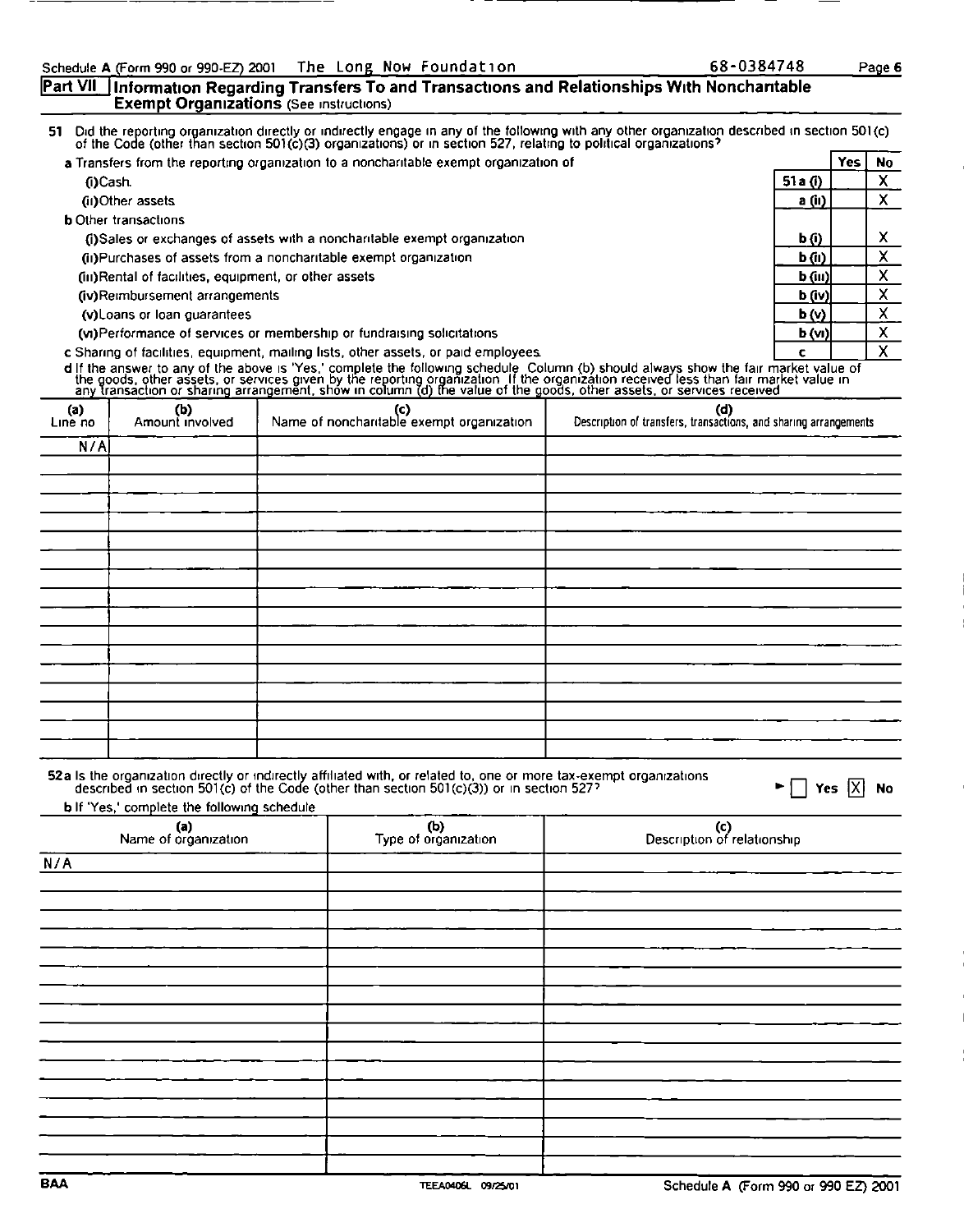| <b>Schedule B</b>                |                                 | OMB No 1545 0047 |
|----------------------------------|---------------------------------|------------------|
| (Form 990, 990-EZ,<br>or 990-PFT | <b>Schedule of Contributors</b> |                  |

### **Schedule of Contributors**

| Name of Organization | , Employer Identification Number |
|----------------------|----------------------------------|

|                                                                                                                                         | ٠                                                                                                                                                                                  | OMB No 1545 0047                       |
|-----------------------------------------------------------------------------------------------------------------------------------------|------------------------------------------------------------------------------------------------------------------------------------------------------------------------------------|----------------------------------------|
| Schedule B<br>(Form 990, 990-EZ,<br>or 990-PF)<br>Department of the Treasury<br>Internal Revenue Service<br><b>Name of Organization</b> | <b>Schedule of Contributors</b><br>Supplementary information for<br>Ine 1 of Form 990, 990-EZ and 990-PF (see instructions)                                                        | 2001<br>Employer Identification Number |
| The Long Now Foundation<br>Organization type (check one)                                                                                |                                                                                                                                                                                    | 68-0384748                             |
| Filers of:<br>Form 990 or 990-EZ                                                                                                        | Section.<br>$\sqrt{X}$ 501(c)( $\sqrt{3}$ ) (enter number) organization<br>4947(a)(1) nonexempt charitable trust not treated as a private foundation<br>527 political organization |                                        |
| Form 990-PF                                                                                                                             | 501(c)(3) exempt private foundation<br>4947(a)(1) nonexempt charitable trust treated as a private foundation<br>501(c)(3) taxable private foundation                               |                                        |

Check if your organization is covered by the general rule or a special rule. (Note. Only a Section 501(c)(7), (8), or (10) organization can check box(es) for both the general rule and a special rule — see instructions )

### General Rule —

[For organizations filing Form 990, 990 EZ, or 990 PF that received, during the year, \$5,000 or more (in money or property) from any one contributor (Complete Parts I and II)

### Special Rules —

 $\overline{X}$  For a Section 501(c)(3) organization filing Form 990, or Form 990-EZ, that met the 33-1/3% support test of the regulations under sections<br>509(a)(1)/170(b)(1)(A)(vi) and received from any one contributor, during t

For a Section 501(c)(7), (8), or (10) organization filing Form 990, or Form 990-EZ, that received from any one contributor, during the year, aggregate contributions or bequests of more than \$1,000 for use *exclusively* for

For a Section 501(c)(7), (8), or (10) organization filing Form 990, or Form 990 EZ, that received from any one contributior, during the year, some contributions for use *exclusively* for religious, charitable, etc, purpose

religious, charitable, etc., contributions of \$5,000 or more duing the year )  $\blacktriangleright$  \$

Caution. Organizations that are not covered by the general rule and/or the special rules do not file Schedule B (Form 990–990 EZ, or 990 PF)<br>but <mark>must</mark> check the box in the heading of their Form 990, Form 990 EZ, or on lin

BAA Schedule B (Form 990, 990 EZ, or 990 PF) (2001)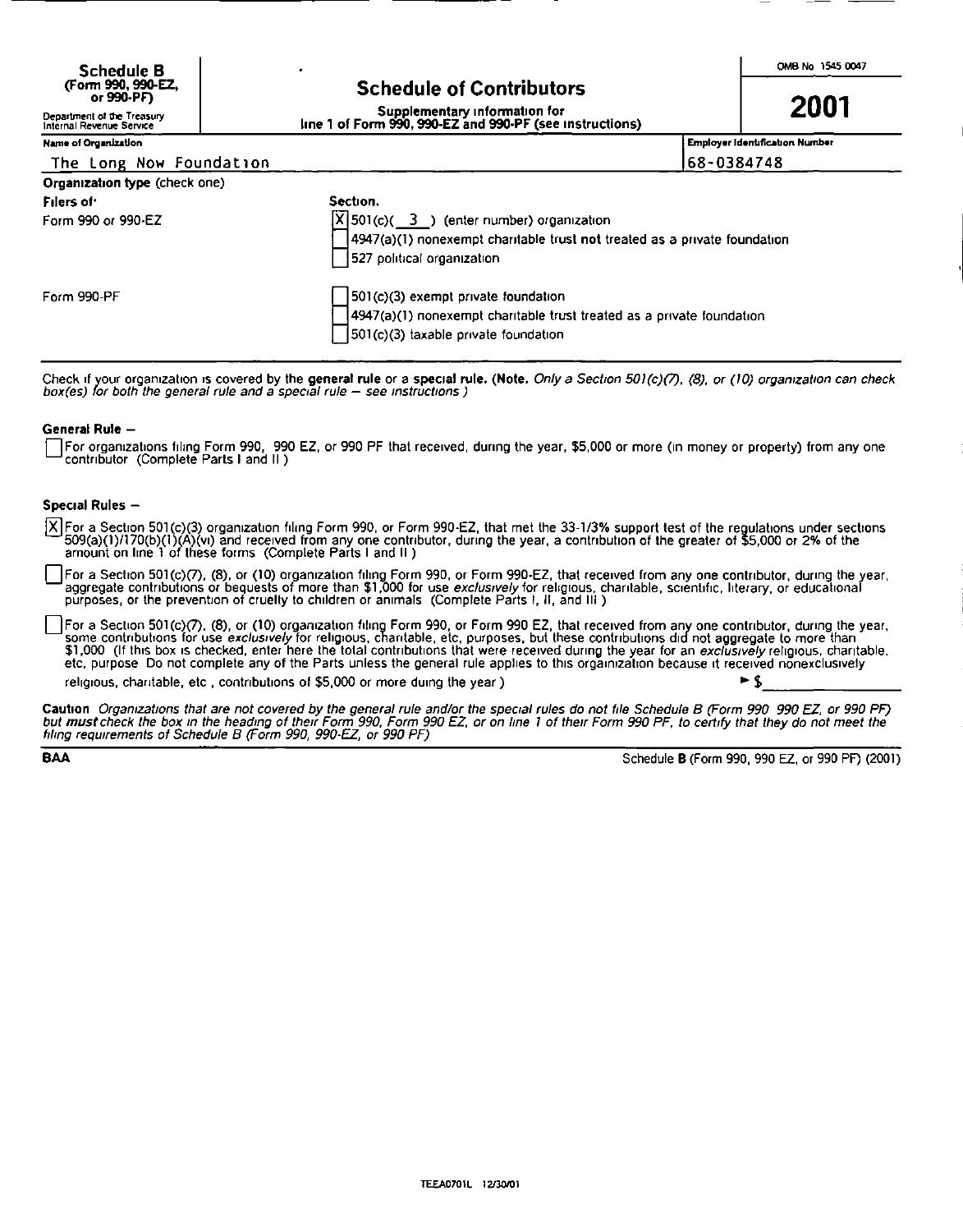| Schedule B (Form 990, 990 EZ, 990-PF) (2001)<br>Name of Organization     | Page 1 to 1<br>Employer Identification Number<br>of Part I |
|--------------------------------------------------------------------------|------------------------------------------------------------|
| The Long Now Foundation<br><b>Part I</b> Contributors (see instructions) | 68-0384748                                                 |

 $\overline{\phantom{0}}$ 

|                                 | Schedule B (Form 990, 990 EZ, 990-PF) (2001)<br>Name of Organization<br>The Long Now Foundation | Page 1                                       | of Part I<br>to $1$<br><b>Employer Identification Number</b><br>68-0384748                       |
|---------------------------------|-------------------------------------------------------------------------------------------------|----------------------------------------------|--------------------------------------------------------------------------------------------------|
| Part I<br>(a)                   | <b>Contributors</b> (see instructions)<br>(b)                                                   | $\left( c\right)$                            | (d)                                                                                              |
| <b>Number</b>                   | Name, address and ZIP + 4                                                                       | Aggregate<br>contributions<br>326,000<br> \$ | Type of contribution<br>X<br>Person<br>Payroll<br>Noncash                                        |
| $\overline{a}$<br><b>Number</b> | (b)<br>Name, address and ZIP + 4                                                                | $\overline{c}$<br>Aggregate<br>contributions | (Complete Part II if there is<br>noncash contribution)<br>$\overline{d}$<br>Type of contribution |
| $\overline{2}$                  |                                                                                                 | l\$.<br>160,000                              | Person<br>Payroll<br>Noncash<br>(Complete Part II if there is<br>noncash contribution)           |
| $\overline{a}$<br><b>Number</b> | (b)<br>Name, address and ZIP + 4                                                                | $\overline{c}$<br>Aggregate<br>contributions | $\overline{d}$<br>Type of contribution                                                           |
| 3                               |                                                                                                 | I\$<br>149,916                               | Х<br>Person<br>Payroll<br>Noncash<br>(Complete Part II if there is<br>noncash contribution)      |
| (a)<br><b>Number</b>            | (b)<br>Name, address and ZIP + 4                                                                | $\overline{c}$<br>Aggregate<br>contributions | $\overline{d}$<br>Type of contribution                                                           |
| $\overline{4}$                  |                                                                                                 | l\$.<br>56.550                               | ΙX<br>Person<br>Payroll<br>Noncash<br>(Complete Part II if there is<br>noncash contribution)     |
| (a)<br><b>Number</b>            | (b)                                                                                             | $\overline{c}$<br>Aggregate<br>contributions | $\overline{d}$                                                                                   |
|                                 | Name, address and ZIP + 4                                                                       |                                              | Type of contribution                                                                             |
|                                 |                                                                                                 | l\$                                          | Person<br>Payroll<br>Noncash<br>(Complete Part II if there is<br>noncash contribution)           |
| $\overline{a}$<br>Number        | $\overline{(\mathsf{b})}$<br>Name, address and ZIP + 4                                          | $\overline{c}$<br>Aggregate<br>contributions | (d)<br>Type of contribution<br>Person                                                            |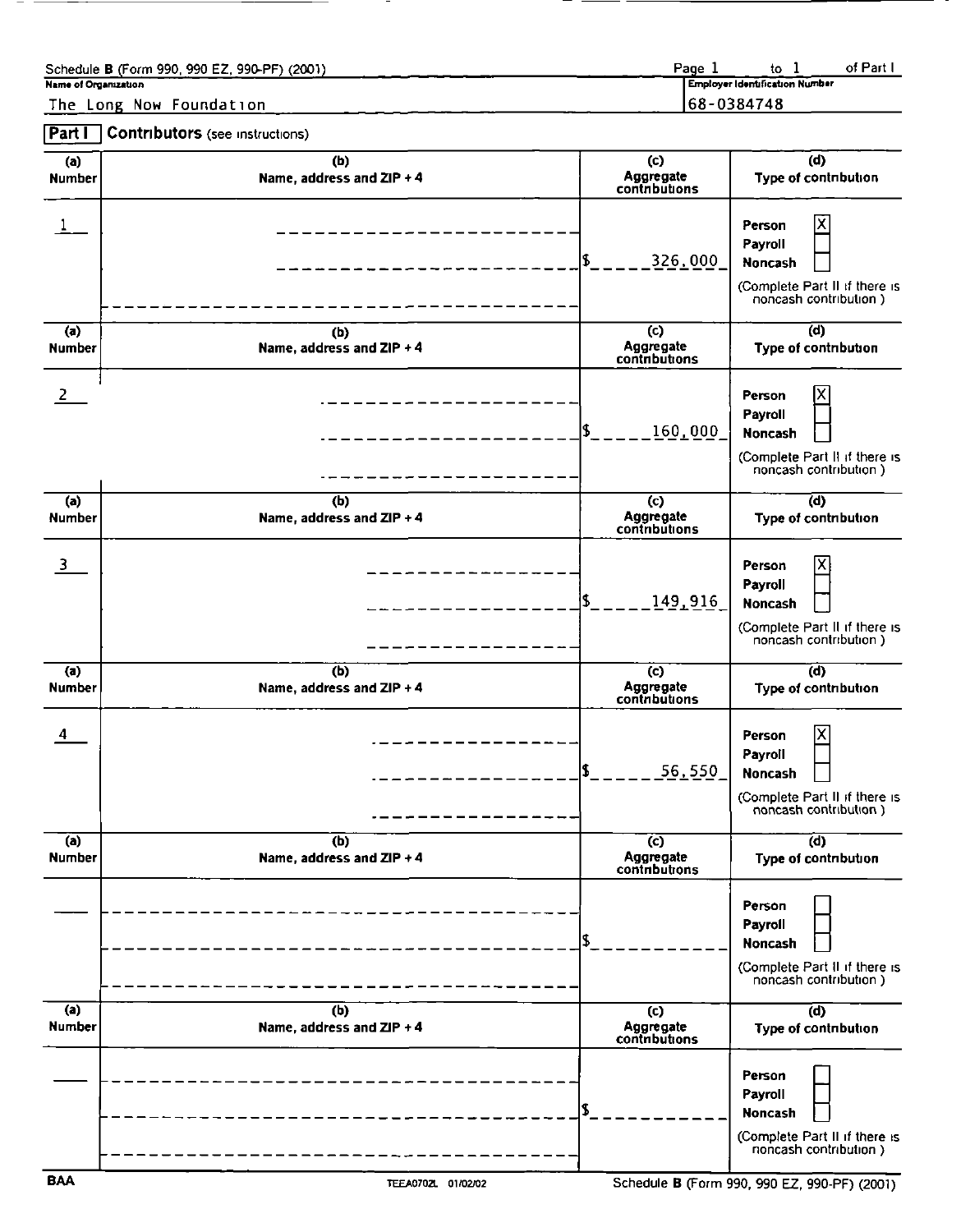| Name of Organization | Schedule B (Form 990, 990-EZ, or 990-PF) (2001)<br>The Long Now Foundation |  | Page 1 | $\frac{1}{2}$<br>Employer Identification Number<br>68-0384748 | of Part II |
|----------------------|----------------------------------------------------------------------------|--|--------|---------------------------------------------------------------|------------|
| Part II              | <b>Noncash Property</b>                                                    |  |        |                                                               |            |

| Name of Organization                | Schedule B (Form 990, 990-EZ, or 990-PF) (2001)<br>The Long Now Foundation | Page 1<br>68-0384748                                 | to $1$<br>of Part II<br>Employer Identification Number |
|-------------------------------------|----------------------------------------------------------------------------|------------------------------------------------------|--------------------------------------------------------|
| Part II<br>(a)<br>No from<br>Part I | <b>Noncash Property</b><br>(b)<br>Description of noncash property given    | (c)<br>FMV (or estimate)<br>(see instructions)       | (d)<br>Date received                                   |
|                                     |                                                                            |                                                      |                                                        |
| (a)<br>No. from<br>Part I           | (b)<br>Description of noncash property given                               | \$<br>(c)<br>FMV (or estimate)<br>(see instructions) | (d)<br>Date received                                   |
|                                     |                                                                            |                                                      |                                                        |
|                                     |                                                                            | \$                                                   |                                                        |
| (a)<br>No from<br>Part I            | (b)<br>Description of noncash property given                               | (c)<br>FMV (or estimate)<br>(see instructions)       | (d)<br>Date received                                   |
|                                     |                                                                            | l\$                                                  |                                                        |
|                                     | (b)<br>Description of noncash property given                               | (c)<br>FMV (or estimate)<br>(see instructions)       | (d)<br>Date received                                   |
| (a)<br>No. from<br>Part I           |                                                                            | \$                                                   |                                                        |
|                                     | (b)<br>Description of noncash property given                               | (c)<br>FMV (or estimate)<br>(see instructions)       | (d)<br>Date received                                   |
| a)<br>No. from<br>Part I            |                                                                            | IS.                                                  |                                                        |
| a)<br>No. from<br>Part I            | (b)<br>Description of noncash property given                               | (c)<br>FMV (or estimate)<br>(see instructions)       | (d)<br>Date received                                   |
|                                     |                                                                            | S<br>Schedule B (Form 990, 990 EZ, or 990-PF) (2001) |                                                        |
| <b>BAA</b>                          |                                                                            |                                                      |                                                        |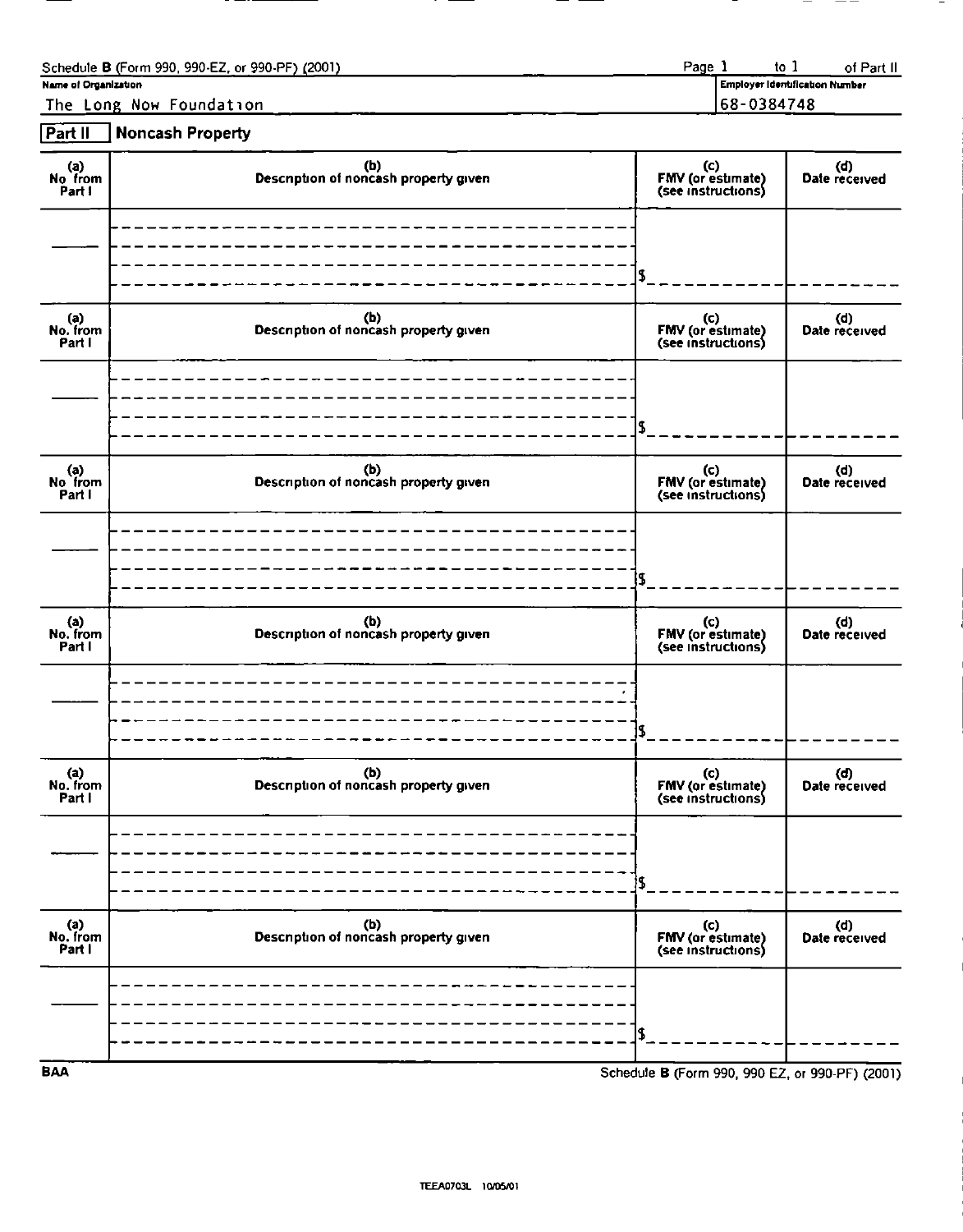| Name of Organization                | Schedule B (Form 990, 990 EZ, or 990-PF) (2001) |                                                                                                                                                                                                                              | Page 1<br>of Part III<br>to $1$<br><b>Employer Identification Number</b>                                                                                                                                                                            |
|-------------------------------------|-------------------------------------------------|------------------------------------------------------------------------------------------------------------------------------------------------------------------------------------------------------------------------------|-----------------------------------------------------------------------------------------------------------------------------------------------------------------------------------------------------------------------------------------------------|
| Part III                            | The Long Now Foundation                         |                                                                                                                                                                                                                              | 68-0384748<br><i>Exclusively</i> religious, charitable, etc., individual contributions to section 501(c)(7), (8), or (10)<br>organizations aggregating more than \$1,000 for the year (Complete cols (a) through (e) and the following line entry ) |
| (a)<br>No from<br>Part I            | (b)<br>Purpose of gift                          | For organizations completing Part III, enter total of exclusively religious, charitable, etc., contributions of \$1,000 or less for the year (enter this information once – see instructions)<br>$\mathbf{c}$<br>Use of gift | ►S<br>(d)<br>Description of how gift is held                                                                                                                                                                                                        |
|                                     |                                                 |                                                                                                                                                                                                                              |                                                                                                                                                                                                                                                     |
|                                     | Transferee's name, address, and ZIP + 4         | (e)<br><b>Transfer of gift</b>                                                                                                                                                                                               | Relationship of transferor to transferee                                                                                                                                                                                                            |
|                                     |                                                 |                                                                                                                                                                                                                              |                                                                                                                                                                                                                                                     |
| $\overline{a}$<br>No from<br>Part I | (b)<br>Purpose of gift                          | $\overline{c}$<br>Use of gift                                                                                                                                                                                                | (d)<br>Description of how gift is held                                                                                                                                                                                                              |
|                                     |                                                 | (e)<br>Transfer of gift                                                                                                                                                                                                      |                                                                                                                                                                                                                                                     |
|                                     | Transferee's name, address, and ZIP + 4         |                                                                                                                                                                                                                              | Relationship of transferor to transferee                                                                                                                                                                                                            |
| $\overline{a}$<br>No. from          | $\overline{(b)}$<br>Purpose of gift             | $\overline{c}$<br>Use of gift                                                                                                                                                                                                | $\overline{d}$<br>Description of how gift is held                                                                                                                                                                                                   |
| Part I                              |                                                 |                                                                                                                                                                                                                              |                                                                                                                                                                                                                                                     |
|                                     | Transferee's name, address, and ZIP + 4         | (e)<br>Transfer of gift                                                                                                                                                                                                      | Relationship of transferor to transferee                                                                                                                                                                                                            |
|                                     |                                                 |                                                                                                                                                                                                                              |                                                                                                                                                                                                                                                     |
| (a)<br>No from<br>Part I            | $\overline{r}$<br>Purpose of gift               | $\overline{c}$<br>Use of gift                                                                                                                                                                                                | $\overline{d}$<br>Description of how gift is held                                                                                                                                                                                                   |
|                                     |                                                 |                                                                                                                                                                                                                              |                                                                                                                                                                                                                                                     |
|                                     |                                                 |                                                                                                                                                                                                                              |                                                                                                                                                                                                                                                     |
|                                     | Transferee's name, address, and ZIP + 4         | (e)<br>Transfer of gift                                                                                                                                                                                                      | Relationship of transferor to transferee                                                                                                                                                                                                            |
| <b>BAA</b>                          |                                                 |                                                                                                                                                                                                                              | Schedule B (Form 990, 990 EZ, or 990-PF) (2001)                                                                                                                                                                                                     |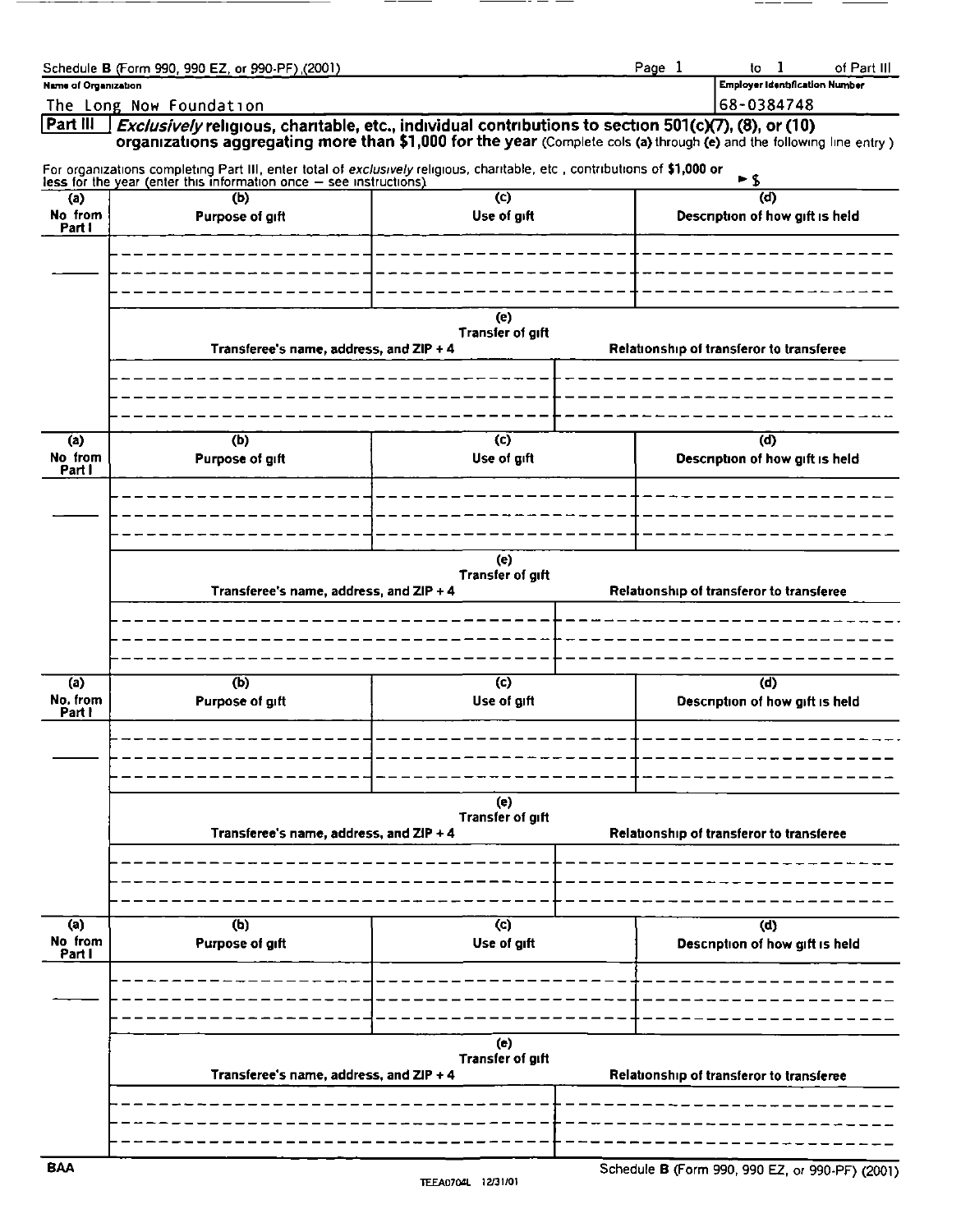| $\blacksquare$                                                                                                                                                                        |                                                                                                    |                                                                            |                         |
|---------------------------------------------------------------------------------------------------------------------------------------------------------------------------------------|----------------------------------------------------------------------------------------------------|----------------------------------------------------------------------------|-------------------------|
| 2001                                                                                                                                                                                  | <b>Federal Statements</b><br>The Long Now Foundation                                               |                                                                            |                         |
| <b>Statement 1</b>                                                                                                                                                                    |                                                                                                    |                                                                            |                         |
| Form 990, Part I, Line 8<br>Net Gain (Loss) from Noninventory Sales<br>Publicly Traded Securities<br>Gross Sales Price<br>Cost or Other Basis                                         | 33, 151<br>39,873                                                                                  |                                                                            |                         |
|                                                                                                                                                                                       | Total Gain (Loss) Publicly Traded Securities 5<br>Total Net Gain (Loss) From Noninventory Sales \$ |                                                                            | $-6, 722$<br>$-6,722$   |
| <b>Statement 2</b><br>Form 990, Part I, Line 20<br>Other Changes in Net Assets or Fund Balances<br>Prior Period Adjustment                                                            |                                                                                                    | \$<br>Total <b>S</b>                                                       | $\frac{-2,177}{-2,177}$ |
|                                                                                                                                                                                       |                                                                                                    |                                                                            |                         |
|                                                                                                                                                                                       | (A)<br>(B)<br><b>Total</b><br>1,184                                                                | (C)<br>Program<br>Management<br>& General Fundraising<br>Services<br>1,184 | (D)                     |
| <b>Statement 3</b><br>Form 990, Part II, Line 43<br>Other Expenses<br>Bank Charges<br><b>BioCencus</b><br>Clock Development<br>Consulting Fees<br>Dues & Subscriptions<br>Filing Fees | 146,785<br>97,844<br>383,889<br>487<br>25                                                          | 146,785<br>97,844<br>383,889<br>487<br>25                                  |                         |
| Insurance<br>Library<br>Long Bets<br>Misc Expenses                                                                                                                                    | 5,777<br>68,436<br>5,500<br>20<br>1,452                                                            | 5,777<br>68,436<br>5,500<br>20<br>1,452                                    |                         |
| Office Equipment/Furniture<br>Public Relations<br>Utilities<br>Weather Station<br>Website                                                                                             | 561<br>2,773<br>13,554<br>Total $\frac{4,038}{5,732,325}$                                          | 448<br>2.263<br>13,554<br>4,038<br>722,796<br>$8,906$ \$<br>Ъ              | 561<br>62<br>623        |
| <b>Statement 4</b><br>Form 990, Part III                                                                                                                                              |                                                                                                    |                                                                            |                         |
| <b>Organization's Primary Exempt Purpose</b>                                                                                                                                          | The fostering of long-term perspective and responsibility                                          |                                                                            | Page 1<br>68-0384748    |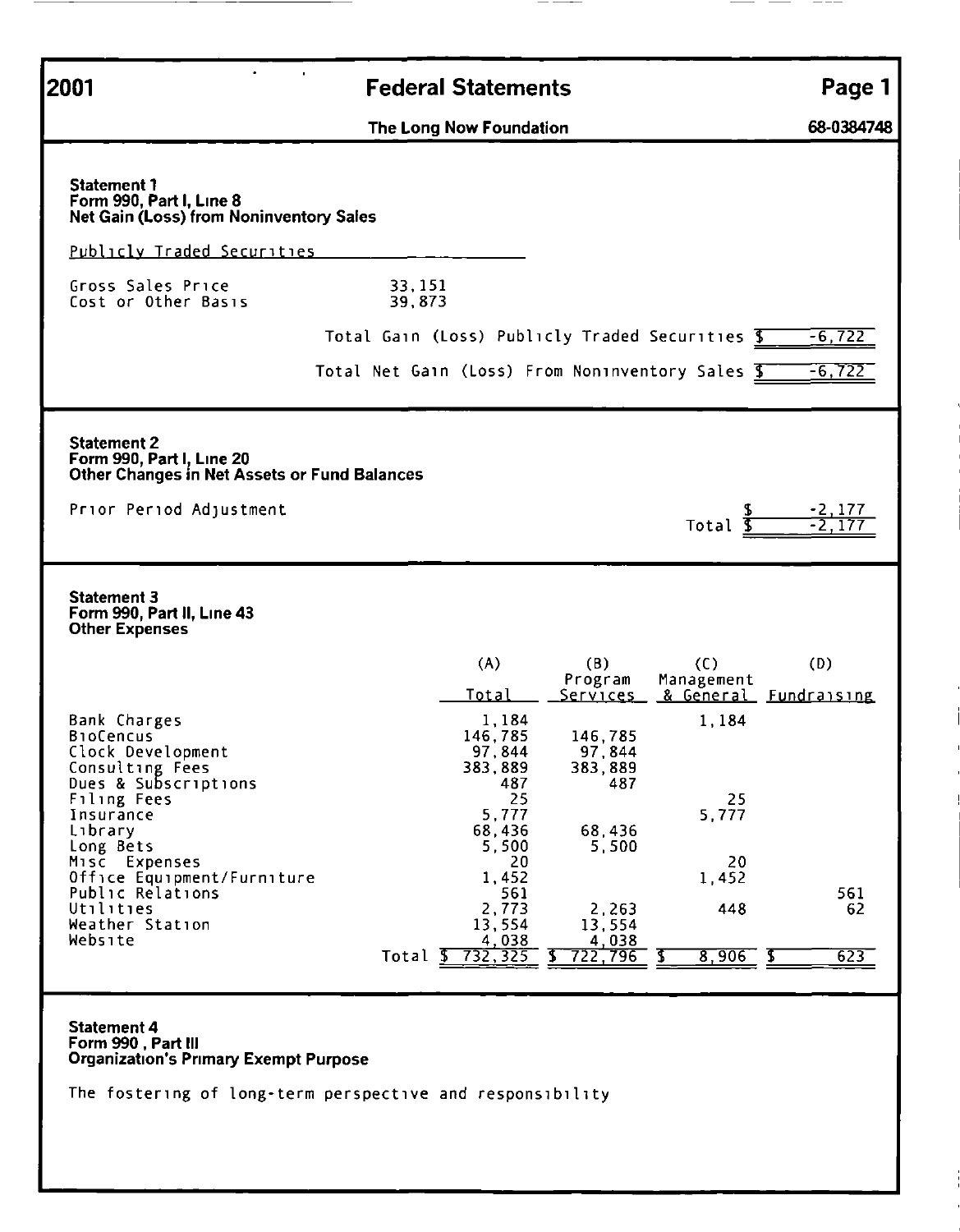# Page 2 **2001 Example 2001 Federal Statements Page 2**

### The Long Now Foundation 68-0384748

### Statement 5 otatement<br>Form 990, Part III, Line a<br>Statement of Program Service Accomplishments

| 2001                                                                                      | <b>Federal Statements</b><br>The Long Now Foundation                                                                                                                                                                                                                                                                                                    | Page 2<br>68-0384748                                                                                       |
|-------------------------------------------------------------------------------------------|---------------------------------------------------------------------------------------------------------------------------------------------------------------------------------------------------------------------------------------------------------------------------------------------------------------------------------------------------------|------------------------------------------------------------------------------------------------------------|
| <b>Statement 5</b><br>Form 990, Part III, Line a                                          | <b>Statement of Program Service Accomplishments</b>                                                                                                                                                                                                                                                                                                     |                                                                                                            |
|                                                                                           | Description<br>Construction of 10,000 year clock Design and construction<br>of a mechanical clock powered by seasonal temperature<br>changes, a clock which ticks once a year, bongs once a<br>century and whose cuckoo comes out every millenium                                                                                                       | Program<br>Grants and<br>Service<br>Allocations<br><u>Expenses</u>                                         |
| BioCensus                                                                                 | Assembly of a systematic inventory of the life                                                                                                                                                                                                                                                                                                          | 418, 143                                                                                                   |
| living species                                                                            | found on Earth by recording and genetically sampling every                                                                                                                                                                                                                                                                                              | 146,785                                                                                                    |
|                                                                                           | The Rosetta Project A global collaboration of language<br>specialists and native speakers working to develop a com<br>temporary version of the historic Rosetta Stone                                                                                                                                                                                   | 292,520                                                                                                    |
| to public resolution<br>approximately 800 years                                           | Long Bets A public forum for enjoyably competitive<br>predictions of interest to society The program furnishes<br>the continuity to see even the longest predictions through<br>Weather Station Construction of a weather station in<br>eastern Nevada which uses a five digit dates to solve the<br>deca-millennium bug which will come into effect in | 23,505<br>57,923                                                                                           |
| <b>Statement 6</b><br>Form 990, Part IV, Line 57<br><b>Land, Buildings, and Equipment</b> |                                                                                                                                                                                                                                                                                                                                                         | ত হ<br>938,876                                                                                             |
| Land                                                                                      | Category<br><u>Basis</u><br>135,800<br>Total $\overline{S}$<br>$135,800$ \$                                                                                                                                                                                                                                                                             | Accum<br><b>Book</b><br>Value<br>Deprec.<br>135,800<br>$rac{1}{3}$<br>$\overline{\mathfrak{o}}$<br>135,800 |

### Statement 6 otatement of<br>Form 990, Part IV, Line 57<br>Land, Buildings, and Equipment

| Category |       | Basis              | Accum<br>Deprec | Book<br>Value             |
|----------|-------|--------------------|-----------------|---------------------------|
| Land     | Total | 135,800<br>135,800 |                 | <u>135,800</u><br>135,800 |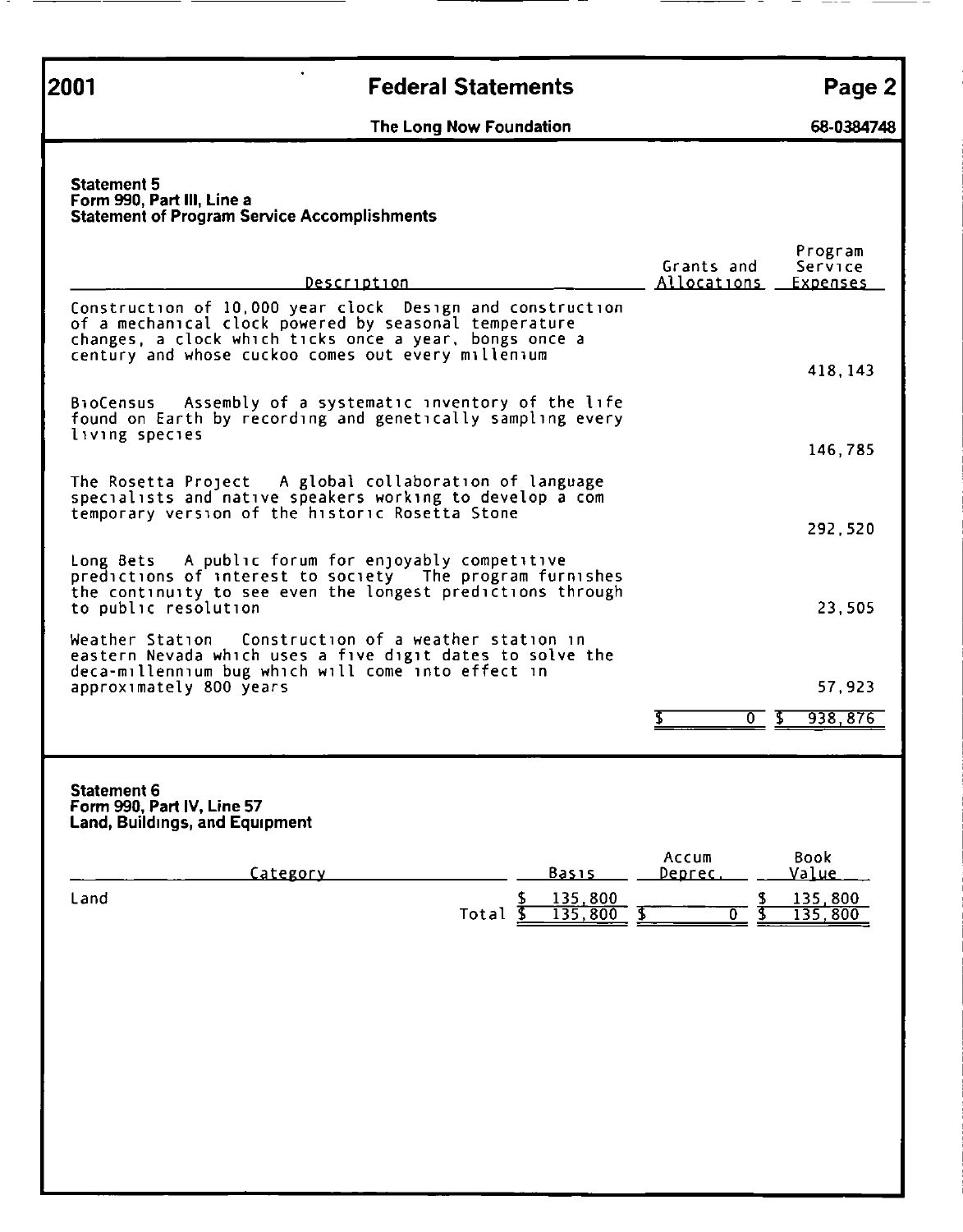Federal Statements<br>
The Long Now Foundation 68-0384748 2001 Federal Statements Page 3

### Statement 7<br>Form 990, Part IV, Line 63 Loans from Officers, Directors, Trustees, and Key Employees **2001**<br> **Example 18 The Long Now Foundation**<br> **Example)**<br> **Example)**<br> **Example)**<br> **Example)**<br> **Example)**<br> **Example)**<br> **Example)**<br> **Example)**<br> **Example)**<br> **Example)**<br> **Example)**<br> **Example)**<br> **Example)**<br> **Example)**<br> **Example**

### Statement 8

| 2001                                                                                                            | <b>Federal Statements</b>                                        |                   |                                             | Page 3                              |
|-----------------------------------------------------------------------------------------------------------------|------------------------------------------------------------------|-------------------|---------------------------------------------|-------------------------------------|
|                                                                                                                 | The Long Now Foundation                                          |                   |                                             | 68-0384748                          |
| <b>Statement 7</b><br>Form 990, Part IV, Line 63<br>Loans from Officers, Directors, Trustees, and Key Employees |                                                                  |                   |                                             | Balance Due                         |
| Lender's Name<br>Lender's Title<br>Purpose of Loan<br>Original Amount<br>Balance Due                            | Stewart Brand<br>Officer<br>Development of New Projects<br>2,500 |                   |                                             | 2,500                               |
| Lender's Name<br>Lender's Title<br>Purpose of Loan<br>Original Amount<br><b>Balance Due</b>                     | Kevin Kelly<br>Officer<br>Development of New Projects<br>2,000   |                   |                                             | 2,000                               |
| Lender's Name<br>Purpose of Loan<br>Original Amount<br>Balance Due                                              | Doug Carlston<br>Development of New Projects<br>2,500            |                   | Total <b>S</b>                              | 2,500<br>7,000                      |
| <b>Statement 8</b><br>Form 990, Part V<br>List of Officers, Directors, Trustees, and Key Employees              |                                                                  |                   |                                             |                                     |
| Name and Address                                                                                                | Title and<br>Average Hours<br>Per Week Devoted                   | Compen-<br>sation | Contri-<br>bution to<br><u>EBP &amp; DC</u> | Expense<br>Account/<br><u>Other</u> |
| Stewart Brand<br>P 0 Box 29462<br>San Francisco, CA 94129                                                       | \$<br>Co-Chairman<br>Part-Time                                   | $\mathbf{0}$      | $\sqrt{2}$<br>$\mathbf 0$<br>$\mathbf{S}$   | $\mathbf 0$                         |
| W Daniel Hillis<br>P 0 Box 29462<br>San Francisco, CA 94129                                                     | Co-Chairman<br>Part-Time                                         | $\bf{0}$          | $\bf{0}$                                    | $\mathbf 0$                         |
| Esther Dyson<br>P 0 Box 29462<br>San Francisco, CA 94129                                                        | Board Member<br>Part-Time                                        | $\mathbf 0$       | 0                                           | 0                                   |
| Paul Saffo<br>P 0 Box 29462<br>San Francisco, CA 94129                                                          | Board Member<br>Part-Time                                        | 0                 | 0                                           | $\mathbf 0$                         |
| Kevin Kelly<br>P 0 Box 29462<br>San Francisco, CA 94129                                                         | Secretary<br>Part-Time                                           | $\bf{0}$          | 0                                           | $\mathbf 0$                         |
| Doug Carlston<br>P 0 Box 29462<br>San Francisco, CA 94129                                                       | Board Member<br>Part-Time                                        | $\mathbf 0$       | 0                                           | 0                                   |
|                                                                                                                 |                                                                  |                   |                                             |                                     |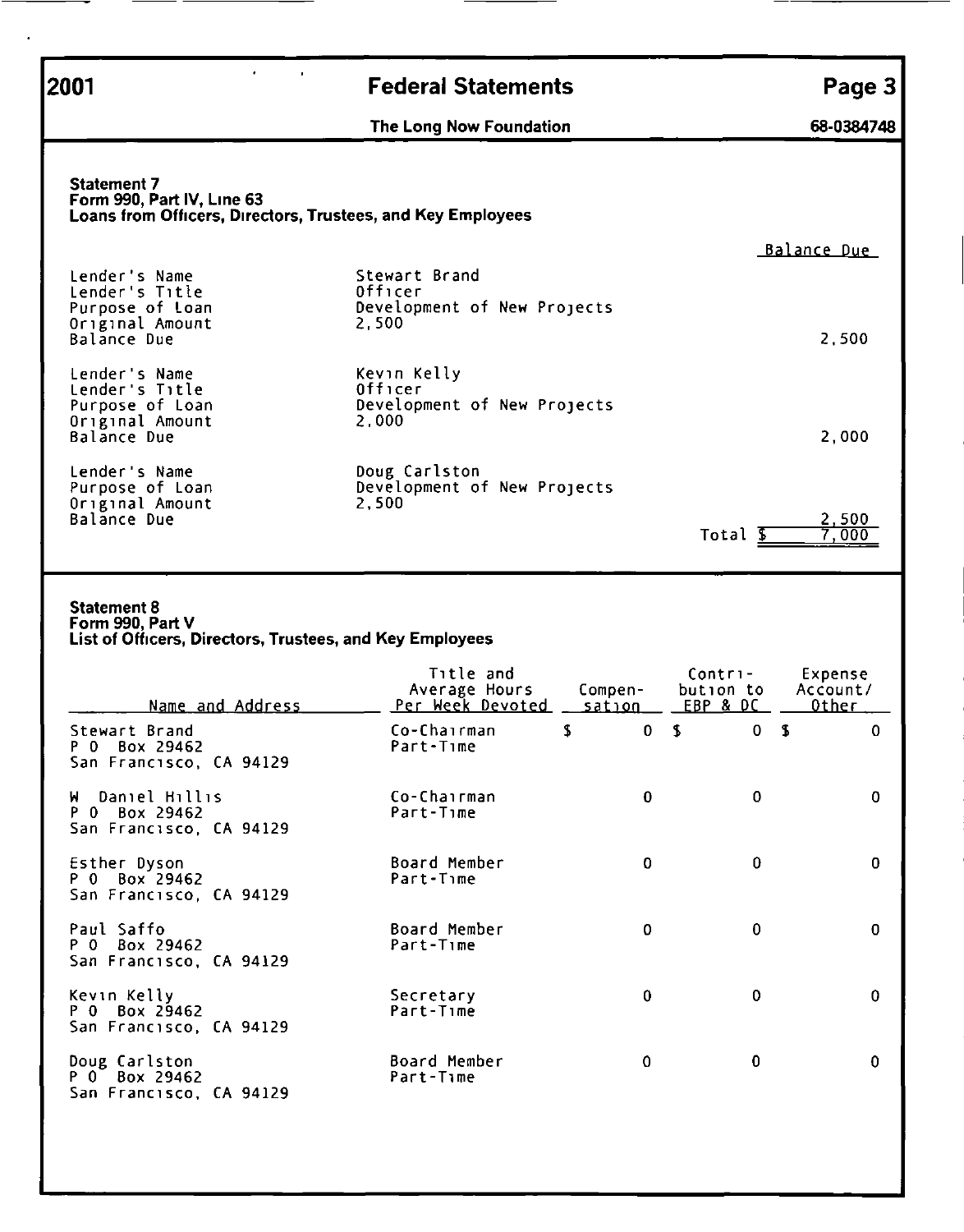# external contracts and the contract of the contract of the contract of the contract of the contract of the contract of the contract of the contract of the contract of the contract of the contract of the contract of the con 2001 - Federal Statements<br>The Long Now Foundation 68-0384748

### Statement 8 (continued)<br>
Statement 8 (continued)<br>
Form 990, Part V<br>
List of Officers, Directors, Trustees, and I<br>
Mame and Address

| 2001                                               |                                                                             | <b>Federal Statements</b>                                                                                                                                          |                                                   |                         | Page 4                                                 |
|----------------------------------------------------|-----------------------------------------------------------------------------|--------------------------------------------------------------------------------------------------------------------------------------------------------------------|---------------------------------------------------|-------------------------|--------------------------------------------------------|
|                                                    |                                                                             | The Long Now Foundation                                                                                                                                            |                                                   |                         | 68-0384748                                             |
| <b>Statement 8 (continued)</b><br>Form 990, Part V | List of Officers, Directors, Trustees, and Key Employees                    | Title and<br>Average Hours                                                                                                                                         | Compen-                                           | Contri-<br>bution to    | Expense<br>Account/                                    |
| Peter Schwartz<br>P 0 Box 29462                    | Name and Address                                                            | <u>Per Week Devoted</u><br>Board Member<br>Part-Time                                                                                                               | <u>sation –</u><br>$\mathbf{S}$<br>0 <sub>5</sub> | EBP & DC<br>$\mathbf 0$ | <u>Other</u><br>$\overline{\mathbf{3}}$<br>$\mathbf 0$ |
| Brian Eno                                          | San Francisco, CA 94129                                                     | Board Member<br>٠                                                                                                                                                  | $\mathbf 0$                                       | 0                       | $\mathbf 0$                                            |
| P 0 Box 29462                                      | San Francisco, CA 94129                                                     | Part-Time                                                                                                                                                          |                                                   |                         |                                                        |
| Michael Keller<br>P 0 Box 29462                    |                                                                             | Board Member                                                                                                                                                       | $\mathbf 0$                                       | $\mathbf 0$             |                                                        |
|                                                    | San Francisco, CA 94129                                                     | Part-Time                                                                                                                                                          |                                                   |                         | 0                                                      |
| Roger Kennedy<br>P 0 Box 29462                     |                                                                             | Emeritus Member<br>Part-Time                                                                                                                                       | $\mathbf 0$                                       | 0                       | $\mathbf 0$                                            |
| Alexander Rose<br>P 0 Box 29462                    | San Francisco, CA 94129<br>San Francisco, CA 94129                          | Director<br>$\star$<br>Full-Time                                                                                                                                   | 87,083                                            | 917                     | 0                                                      |
|                                                    |                                                                             |                                                                                                                                                                    | Total $\frac{2}{3}$ 87,083 $\frac{2}{3}$          | $917 - 6$               | $\overline{0}$                                         |
|                                                    |                                                                             | *Compensation as key employee, not as Board Member.                                                                                                                |                                                   |                         |                                                        |
| Statement 9                                        | Schedule A, Part III, Line 2<br>Transactions with Trustees, Directors, Etc. |                                                                                                                                                                    |                                                   |                         |                                                        |
| Organization                                       |                                                                             | Besides the compensation reported on Part V of the Form 990, Alexander Rose was<br>reimbursed \$3,009 for out of pocket expenses that he incurred on behalf of the |                                                   |                         |                                                        |
|                                                    | new projects See Statement 7 for details                                    | Three Board Members have loaned the Organization a total of \$7,000 to help fund                                                                                   |                                                   |                         |                                                        |
| <b>Statement 10</b><br><b>Other Income</b>         | Schedule A, Part IV-A, Line 22                                              |                                                                                                                                                                    |                                                   |                         |                                                        |
|                                                    | Description                                                                 | (a) $2000$ (b) $1999$ (c) $1998$ (d) $1997$                                                                                                                        |                                                   |                         | <u>(e) Total</u>                                       |
|                                                    | Royalty from Book Sales<br>Total \$                                         | $1,185$ \$<br>$\frac{0}{0}$ $\frac{5}{5}$<br>$\overline{\mathbf{S}}$<br>1,185                                                                                      | $\frac{0}{0}$ \$                                  | 0.<br>∩                 | 1,185<br>$rac{1}{3}$<br>1,185                          |
|                                                    |                                                                             |                                                                                                                                                                    |                                                   |                         |                                                        |
|                                                    |                                                                             |                                                                                                                                                                    |                                                   |                         |                                                        |

| Description                                                                                                                                                                                                                                         | (a) 2000 (b) 1999 (c) 1998 (d) 1997 (e) Total |  |  |  |  |
|-----------------------------------------------------------------------------------------------------------------------------------------------------------------------------------------------------------------------------------------------------|-----------------------------------------------|--|--|--|--|
| Royalty from Book Sales $\begin{array}{cccccccc} \text{S} & 1,185 & \text{S} & 0 & \text{S} & 0 & \text{S} & 0 & \text{S} & 1,185 \\ \text{Total } \text{S} & 1,185 & \text{S} & 0 & \text{S} & 0 & \text{S} & 0 & \text{S} & 1,185 \\ \end{array}$ |                                               |  |  |  |  |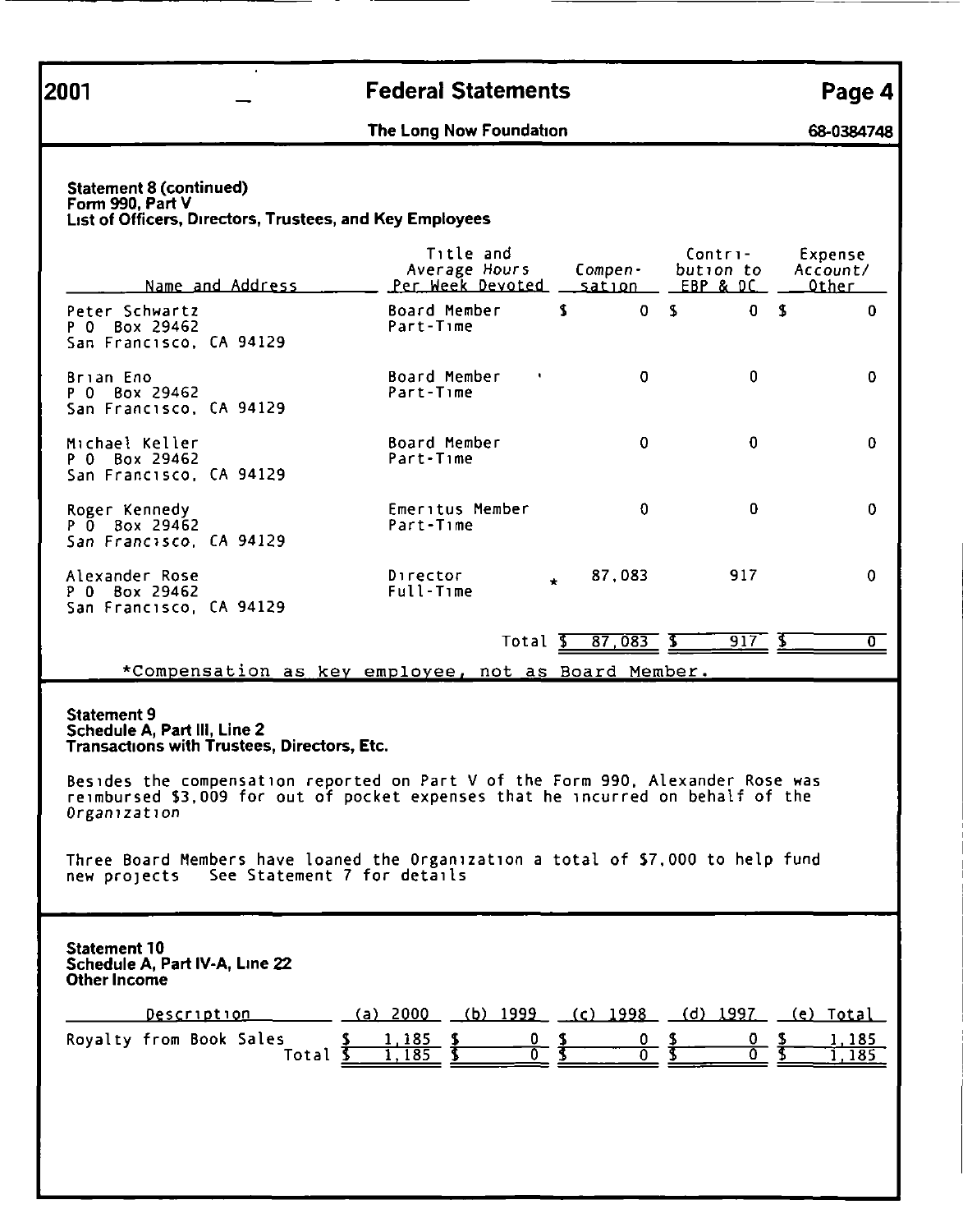| Form 8868<br>(December 2000)                                |                                                                                                                                      | Application for Extension of Time to File an<br>Exempt Organization Return                                                                                                                                                                                                                                                                                                                        |                                |                                                                                                                                                                                                                                   | OMB No 1545 1709            |
|-------------------------------------------------------------|--------------------------------------------------------------------------------------------------------------------------------------|---------------------------------------------------------------------------------------------------------------------------------------------------------------------------------------------------------------------------------------------------------------------------------------------------------------------------------------------------------------------------------------------------|--------------------------------|-----------------------------------------------------------------------------------------------------------------------------------------------------------------------------------------------------------------------------------|-----------------------------|
| Department of the Treasury<br>Internal Revenue Service      |                                                                                                                                      | File a separate application for each return<br>If you are filing for an Automatic 3-Month Extension, complete only Part I and check this box<br>• If you are filing for an Additional (not automatic) 3-Month Extension, complete only Part II (on page 2 of this form)<br>Note Do not complete Part II unless you have already been granted an automatic 3-month extension on a previously filed |                                |                                                                                                                                                                                                                                   | $\blacktriangleright$ $ X $ |
| Form 8868<br>Part                                           |                                                                                                                                      | Automatic 3-Month Extension of Time - Only submit original (no copies needed)<br>Note Form 990-T corporations requesting an automatic 6 month extension - check this box and complete Part I only                                                                                                                                                                                                 |                                | All other corporations (including Form 990 C filers) must use Form 7004 to request an extension of time to file income tax returns. Partnerships,                                                                                 |                             |
| Type or<br>pant<br>File by the<br>due date for              | Name of Exempt Organization<br>The Long Now Foundation<br>Number, Street, and Room or Suite Number, If a P.O. Box, see instructions. | REMICs and trusts must use Form 8736 to request an extension of time to file Form 1065 1066 or 1041                                                                                                                                                                                                                                                                                               |                                | <b>Employer Identification Number</b><br>68-0384748                                                                                                                                                                               |                             |
| P <sub>0</sub><br>filing your<br>return See<br>instructions | Box 29462<br>City Town or Post Office For a foreign address see instructions<br>San Francisco, CA 94129                              | Check type of return to be filed (file a separate application for each return)                                                                                                                                                                                                                                                                                                                    |                                | State                                                                                                                                                                                                                             | ZIP Code                    |
| X   Form 990<br>Form 990 BL<br>Form 990 EZ<br>Form 990 PF   |                                                                                                                                      | Form 990-T (corporation)<br>Form 990-T (Section 401(a) or 408(a) trust)<br>Form 990 T (trust other than above)<br>Form 1041 A                                                                                                                                                                                                                                                                     |                                | Form 4720<br>Form 5227<br>Form 6069<br>Form 8870                                                                                                                                                                                  |                             |
| the extension will cover                                    |                                                                                                                                      | If the organization does not have an office or place of business in the United Stales, check this box<br>If this is for a group return, enter the organization's four digit Group Exemption Number (GEN)                                                                                                                                                                                          |                                | If this is for the whole group<br>check this box $\blacktriangleright \Box$ If it is for part of the group check this box $\blacktriangleright$   and attach a list with the names and EINs of all members                        |                             |
| ▶<br>Þ                                                      | $ X $ calendar year 20 $ 01 $ or<br>tax year beginning                                                                               | 1 I request an automatic 3 month (6 month, for 990-T corporation) extension of time until<br>20<br>and ending                                                                                                                                                                                                                                                                                     | 20                             | 8/15<br>02<br>20<br>to file the exempt organization return for the organization named above. The extension is for the organization's return for                                                                                   |                             |
| 2                                                           | If this tax year is for less than 12 months, check reason<br>nonrefundable credits. See instructions                                 | 3a If this application is for Form 990-BL 990 PF 990-T, 4720, or 6069, enter the tentative tax, less any<br><b>b</b> If this application is for Form 990 PF or 990-T, enter any refundable credits and estimated tax payments made                                                                                                                                                                | Final return<br>Initial return | Change in accounting period<br>S                                                                                                                                                                                                  | 0                           |
|                                                             | Include any prior year overpayment allowed as a credit                                                                               | c Balance Due Subtract line 3b from line 3a Include your payment with this form, or, if required, deposit with FTD coupon or, if required by using EFTPS (Electronic Federal Tax Payment System). See instructions<br><b>Signature and Venfication</b>                                                                                                                                            |                                | S<br>S                                                                                                                                                                                                                            | 0<br>0.                     |
|                                                             |                                                                                                                                      |                                                                                                                                                                                                                                                                                                                                                                                                   |                                | Under penatiies of perjury. I dectare that I have examined this return including accompanying schedules and statements, and to the best of my knowledge and belief. It is true, correct, and<br>complete, and that I am authorize |                             |

| Signature <b>b</b> | Carol disquise | Title $\blacktriangleright$ | CPA |
|--------------------|----------------|-----------------------------|-----|
|                    |                |                             |     |

 $\frac{0 \text{ate}}{60}$   $\frac{6}{10}$   $\frac{6}{10}$   $\frac{6}{10}$ 

BAA For Paperwork Reduction Activative, see instructions